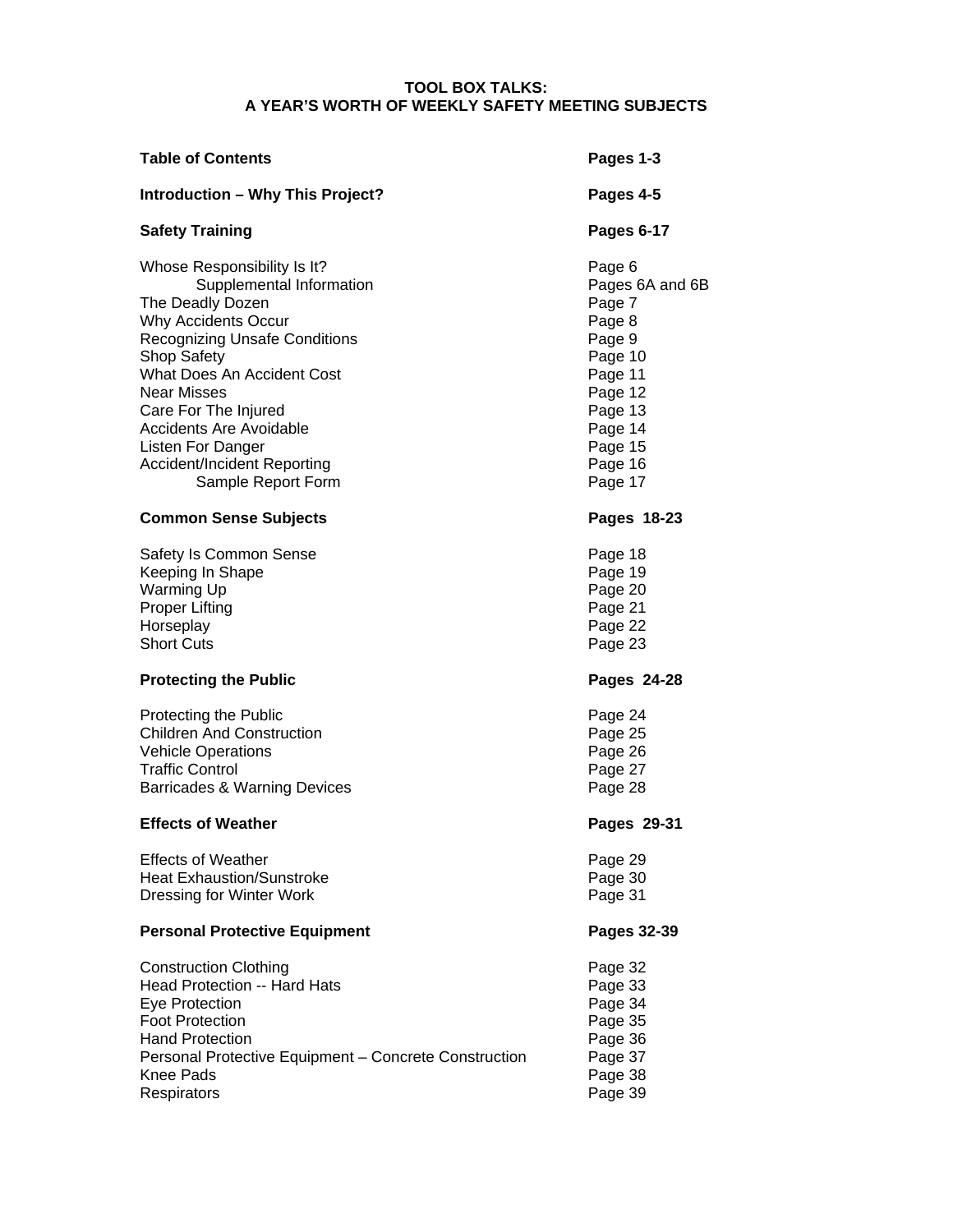# Table of Contents, Continued: **Page 2 Page 2**

| Housekeeping                                     | Pages 40-45   |
|--------------------------------------------------|---------------|
| Housekeeping                                     | Page 40       |
| <b>Trash Chutes</b>                              | Page 41       |
| <b>Material Storage</b>                          | Page 42       |
| <b>Material Handling</b>                         | Page 43       |
| The Spotter                                      | Page 44       |
| <b>Signaling Techniques</b>                      | Page 45       |
| <b>Tool Use and Care</b>                         | Pages 46 - 57 |
| The Right Tool For The Right Job                 | Page 46       |
| <b>Hand Tools</b>                                | Page 47       |
| <b>Screwdrivers</b>                              | Page 48       |
| Wrenches                                         | Page 49       |
| Hammers/Chisels                                  | Page 50       |
| Nails Are Dangerous Too                          | Page 51       |
| <b>Table Saws</b>                                | Page 52       |
| <b>Electric Power Tools</b>                      | Page 53       |
| <b>Electric Hand Saws</b>                        | Page 54       |
| <b>Portable Electric Tools</b>                   | Page 55       |
| <b>Powder Actuated Tools</b>                     | Page 56       |
| <b>Chain Saws</b>                                | Page 57       |
| <b>JOB SITE HAZARDS - THE BIG FOUR</b>           |               |
| What Are The Big Four?                           | Page 58       |
| <b>Training Requirements - Fall Hazards</b>      | Page 59       |
| <b>Falls From Elevated Heights</b>               | Pages 60-65   |
| Falls                                            | Page 60       |
| Ladders                                          | Page 61       |
| Fall Causes Death: Ladders Are Killers           | Page 61A      |
| Floors and Other Openings                        | Page 62       |
| Guardrails                                       | Page 63       |
| Ramps and Runways                                | Page 64       |
| Full Body Harnesses/Lifelines                    | Page 65       |
| <b>Being Struck By (Comments on the Subject)</b> | Page 66       |
| <b>Being Caught Between or Under</b>             | Pages 67 - 74 |
| Excavations                                      | Page 67       |
| Excavation: Additional Discussion Points         | Page 68       |
| Trenching                                        | Page 69       |
| Dangers Overhead                                 | Page 70       |
| <b>Working in Confined Spaces</b>                | Page 71       |
| <b>Heavy Equipment</b>                           | Page 72       |
| <b>Heavy Equipment Hazards</b>                   | Page 73       |
| <b>Working Around Cranes</b>                     | Page 74       |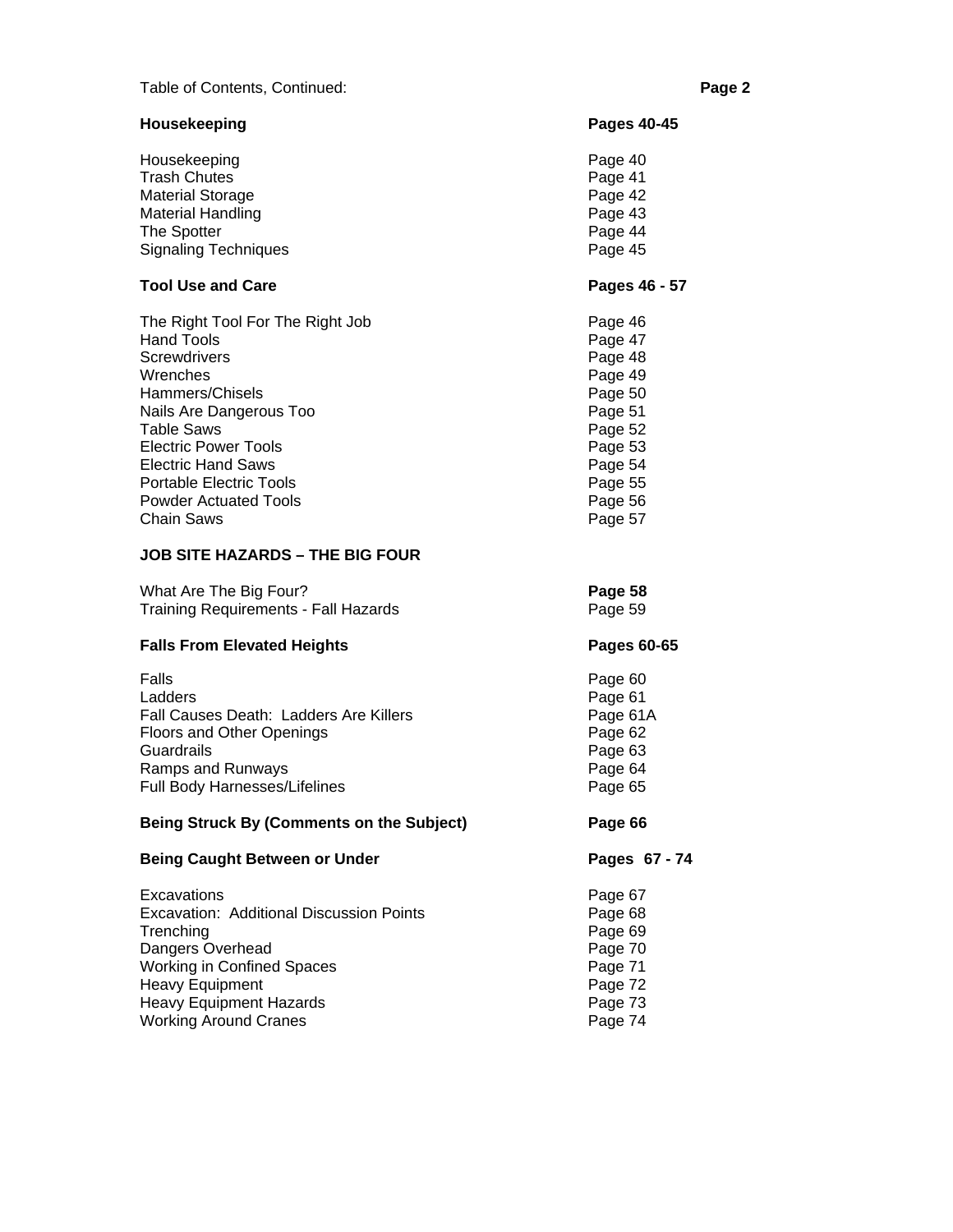| Table of Contents, Continued:                                                                                                                                                                                                                                                                                                                                                                                                                                                                                                                                                           | Page 3                                                                                                                                                                                                         |
|-----------------------------------------------------------------------------------------------------------------------------------------------------------------------------------------------------------------------------------------------------------------------------------------------------------------------------------------------------------------------------------------------------------------------------------------------------------------------------------------------------------------------------------------------------------------------------------------|----------------------------------------------------------------------------------------------------------------------------------------------------------------------------------------------------------------|
| <b>Electrical</b>                                                                                                                                                                                                                                                                                                                                                                                                                                                                                                                                                                       | <b>Pages 75-77</b>                                                                                                                                                                                             |
| <b>Electrical Hazards</b><br><b>Assured Grounding Program</b><br>Power Lines and Mobile Cranes                                                                                                                                                                                                                                                                                                                                                                                                                                                                                          | Page 75<br>Page 76<br>Page 77                                                                                                                                                                                  |
| <b>Fire Protection</b>                                                                                                                                                                                                                                                                                                                                                                                                                                                                                                                                                                  | Pages 78-81                                                                                                                                                                                                    |
| <b>Fire Protection and Control</b><br><b>Fire Extinguishers</b><br><b>Refueling Equipment</b><br>Gasoline                                                                                                                                                                                                                                                                                                                                                                                                                                                                               | Page 78<br>Page 79<br>Page 80<br>Page 81                                                                                                                                                                       |
| Safety Away From Work                                                                                                                                                                                                                                                                                                                                                                                                                                                                                                                                                                   | Page 82                                                                                                                                                                                                        |
| <b>Compressed Gas Cylinders</b>                                                                                                                                                                                                                                                                                                                                                                                                                                                                                                                                                         | Page 83                                                                                                                                                                                                        |
| <b>Resources</b>                                                                                                                                                                                                                                                                                                                                                                                                                                                                                                                                                                        |                                                                                                                                                                                                                |
| Quick Reference Guide<br><b>Accident Prevention Signs and Tags</b><br><b>Construction Safety Training &amp; Education</b><br>Electrical<br>Excavations<br><b>Fall Protection</b><br>Hand & Power Tools<br><b>Hazard Communications</b><br>Noise Exposure<br><b>Permit-Required Confined Spaces</b><br>Personal Protective Equipment (PPE)<br><b>Respirator Protection</b><br><b>Safety Committees</b><br>Site Clearing<br>Stairways & Ladders in Construction<br><b>Woodworking Machinery</b><br>(pending)<br>Periodic Training and/or Certification<br>"Tool Box Talk" Training Record | Pages 84-90<br>(P. 84)<br>(P. 84)<br>(P. 84)<br>(P. 85)<br>(P. 85)<br>(P. 86)<br>(P. 86)<br>(P. 87)<br>(P. 88)<br>(P. 89)<br>(P. 89)<br>(P. 90)<br>(P. 90)<br>(P. 90)<br>(P. 90)<br>$(P. 91-95)$<br>Page 96-98 |
| <b>Safety Training Steps</b><br><b>Blank Training Outline</b>                                                                                                                                                                                                                                                                                                                                                                                                                                                                                                                           | Page 99<br>Page 100                                                                                                                                                                                            |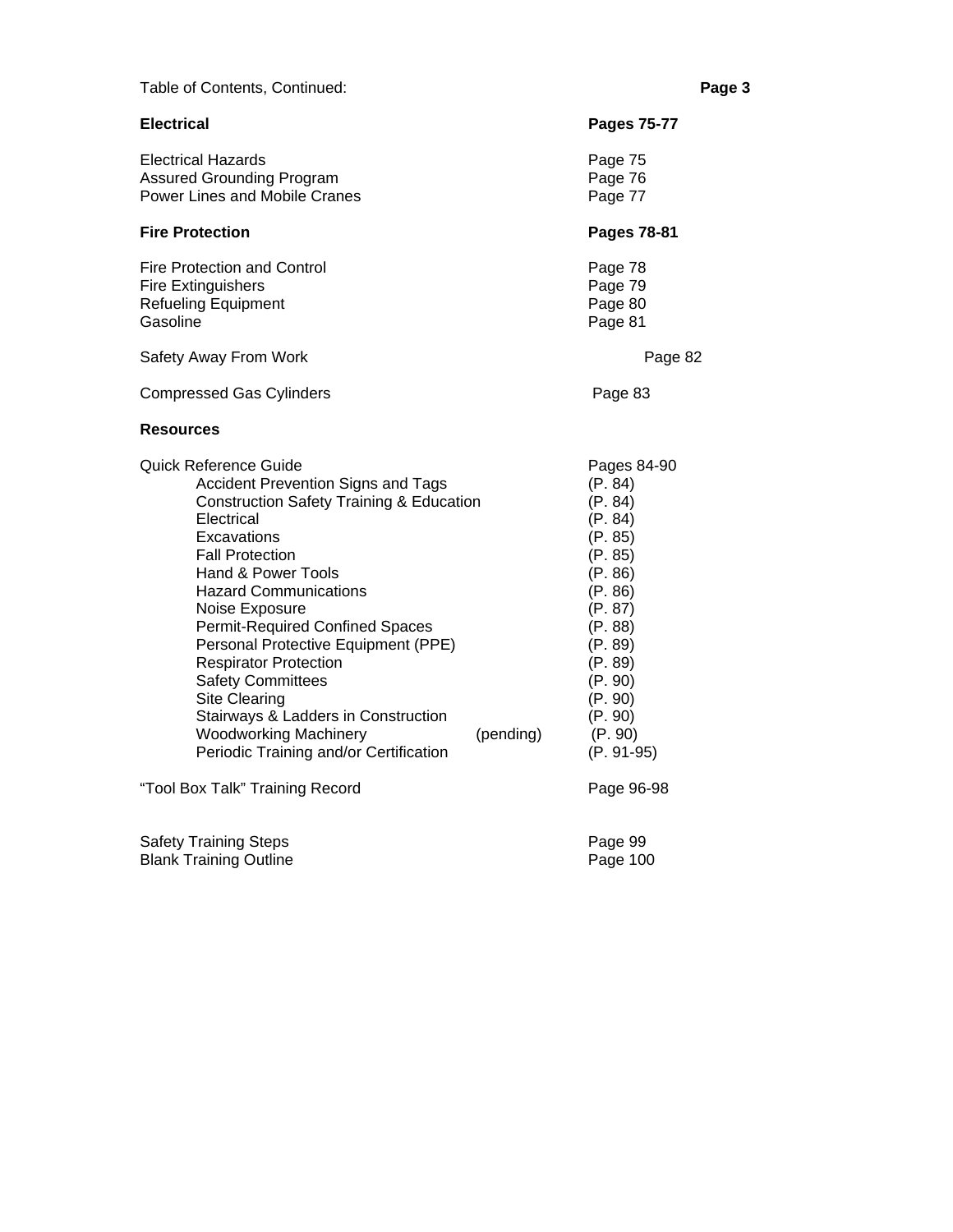#### **TOOL BOX TALKS Introduction: Why This Project?**

#### **WHY TRAINING?**

An insightful contractor commented that if everyone used their common sense, we wouldn't have injuries or accidents on or off the job. Workers need to be trained in the recognition and avoidance of unsafe conditions as part of company profitability and professional development. Using common sense is only part of the solution in preventing injuries or accidents.

#### **Safety Committee**

There is a Safety Committee factor involved in training. Employers in the construction trades are required to have a Safety Committee. A purpose of a Safety Committee is to identify hazards in the workplace (generally through quarterly inspections) and "make recommendations to the employer regarding corrections of the hazards." A second purpose is to "establish procedures for investigating all safety-related incidents…" Topics in this document are intended to help in having a viable Safety Committee by providing a quick reference guide to build on to accomplish both these important tasks.

#### **SELECTING TOPIC'S**

Use common sense in selecting a topic. You wouldn't want to present "Dressing For Winter Work" at the start of summer. "Heat Exhaustion/Sunstroke" is more appropriate to the season. Failure on your part to select an appropriate topic to present will result in uninterested workers, a waste of everyone's time and a loss of creditability on the part of company management.

Observe job-safety techniques. Focus on what is important (and mandatory). Listen to and follow up on company Safety Committee and employee recommendations. Identify what poor work practices are causing injuries or accidents on the job. Plan for and schedule out for a month so you have time to research and possibly modify your company policy.

## **INSTRUCTION GUIDE**

Each of the "tool box talks" has an introductory statement, a guide for discussion, and space for additional discussion notes. Some have some reminders for the instructor on subjects to research and discuss; others require knowing company policy. We recommend employees signing the page; the company then maintains the topic as a record on file.

## **Training Records**

In selected situations, you should have and maintain an individual training record on each employee. Included is Competent Person training for employee's using ladders and stairways, to recognize and minimize fall hazards and actions to take in fall protection. These are compliance actions as well as "common sense" to protect the contractor. See the Reference Section for more information on mandatory training subjects.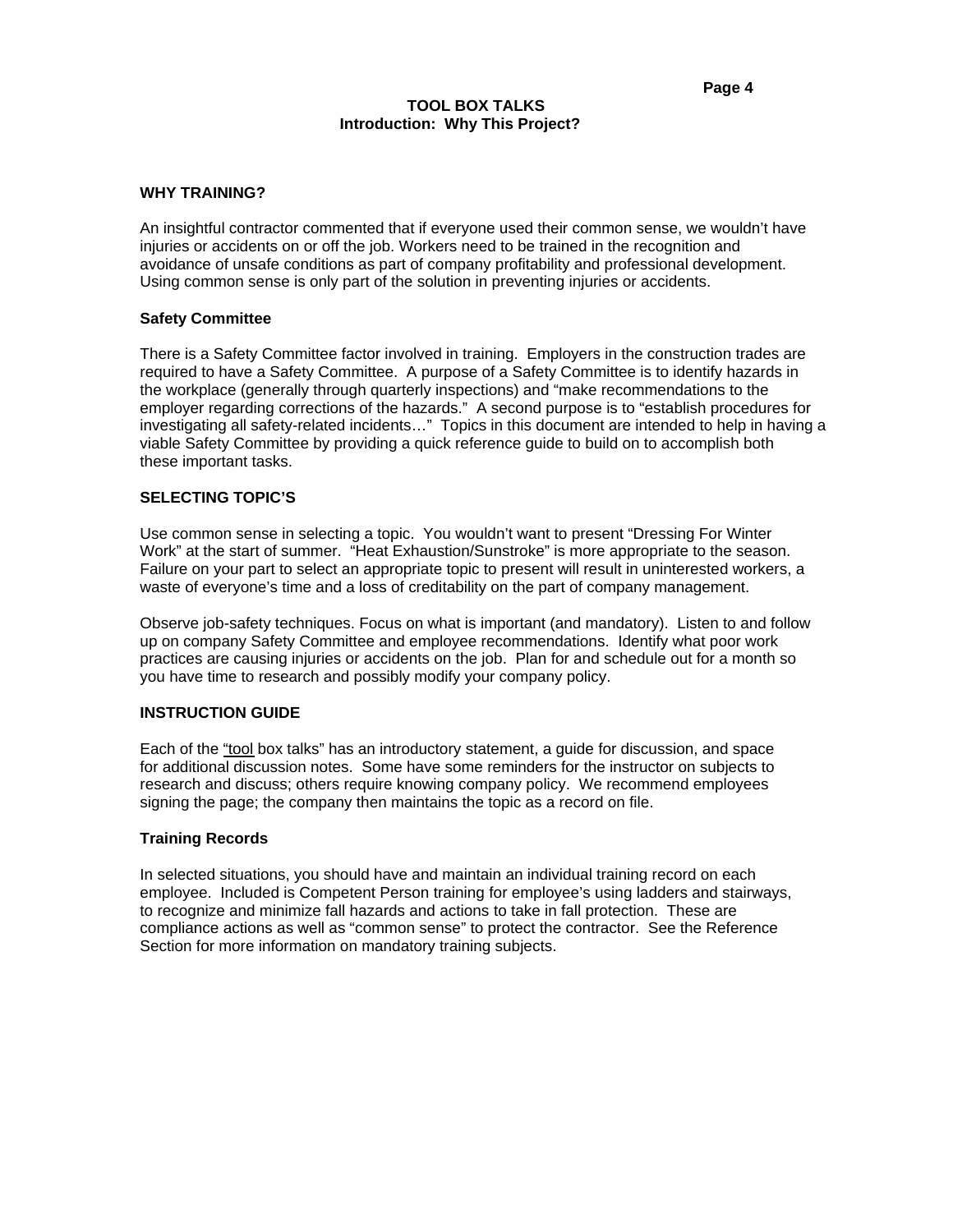## **CUSTOMIZING**

The following are some of the talks that require some sort of company specific information:

Page 9 Recognizing Unsafe Conditions Requires specific name(s) Page 13 Care For The Injured Requires 1<sup>st</sup> Aid information Page 15 Listening Safety<br>
Page 16 Accident/Incident Reporting Mateur Requires specific names Accident/Incident Reporting Page 19 Keeping In Shape **Address policy issue** Address policy issue Page 24 Protecting the Public **Protection Control Control Control** Address policy issue<br>
Page 29 Effects of Weather **Address policy** issue Page 29 Effects of Weather **Address policy issue** Address policy issue Page 32 Construction Clothing **Address policy issue** Address policy issue Page 33 Head Protection – Hard Hats **Address policy issue** Page 35 Foot Protection **Follow Address policy issue** Page 39 Respirators **Respirators** Address policy issues Page 50 Hammers/Chisels Address policy issue<br>Page 53 Portable Electric Tools Address policy issues Page 53 Portable Electric Tools **Provide Address policy issues** Page 57 Chain Saws **Chain Saws** Address policy issues (PPE) Page 65 Full Body Harnesses/Lifelines **Address policy issues** Address policy issues Page 73 Heavy Equipment Hazards **Requires** Specific names Page 75 Electrical Hazards **Access Address policy issue** Page 76 Assured Grounding Program Address location issue Page 78 Fire Protection and Control **Firm Address Incation/policy issue** Page 79 Fire Extinguishers **Requires** Requires specific names

## **DESIGNING YOUR OWN**

When you design your own specialized tool box talks, remember some basic principals in giving instruction: Introduce what you are going to explain them, the body or key points you want to cover, and a conclusion. Ask for questions. Conclude with a reminder; the key point you tried to get across in the first place.

## **Supervisor Training**

The importance of training supervisors in their responsibilities is an important management function as well as lawfully required when others are placed in charge of workers. They know the most about the people they work with daily, the equipment, materials and environment because of first-line supervisory responsibilities. Therefore it makes sense to train supervisors and is why the two are separated into the two subjects.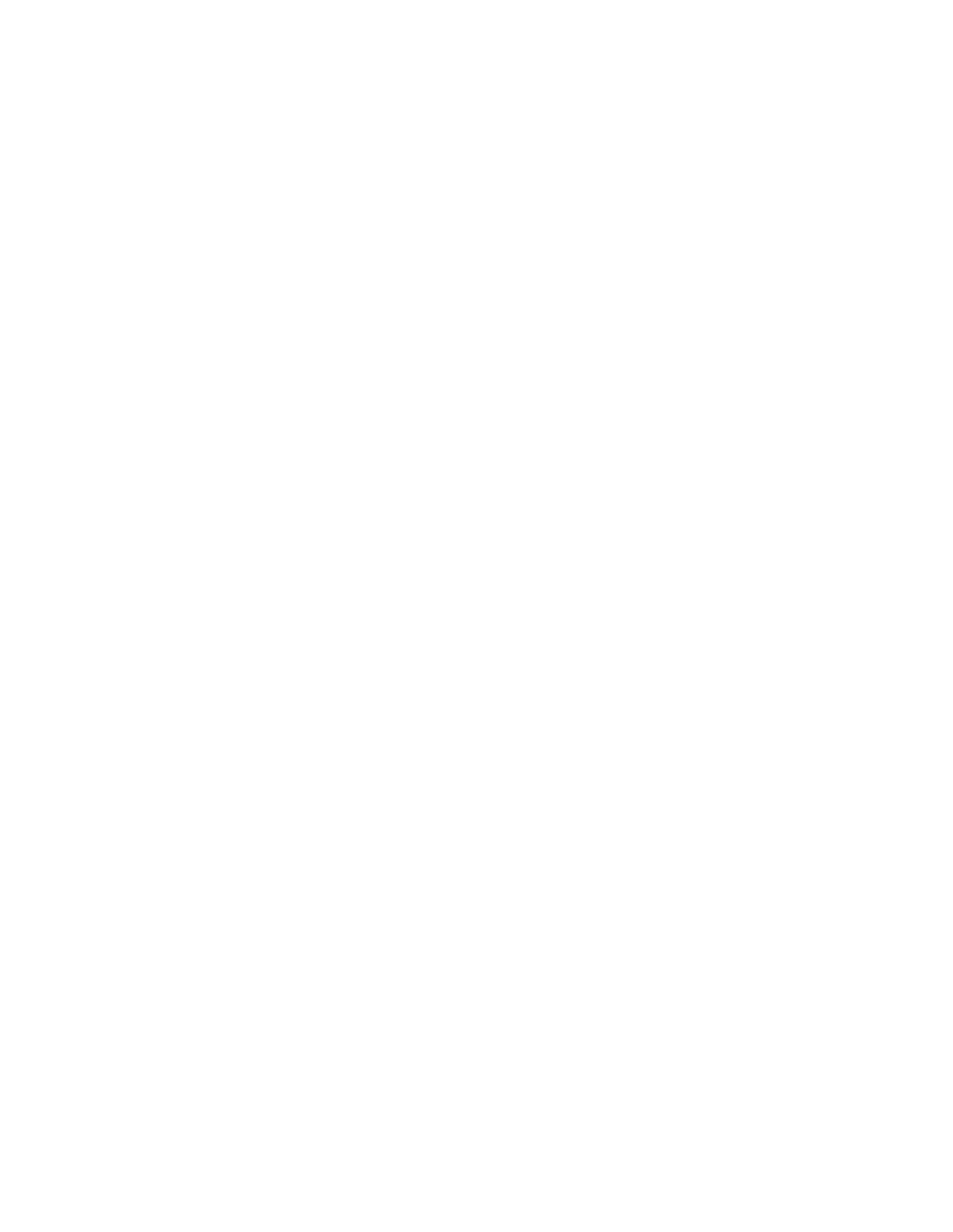## **Supplemental Information For Whose Responsibility Is It A Tool Box Talk**

**Instructor Note:** This written test can be given to employees, supervisors, the employer and the company safety committee to reinforce training in "Whose Responsibility Is It." An answer sheet and a discussion topic is found on page 6B.

In our company, who is primarily responsible for the following safety activities?

- 
- $E$  = Employee<br>SC = Safety Con  $SC = Safety Committee  
\nS = Supervisor$
- $=$  Supervisor
- $EMP = Employer$

| Complying with Safety Rules                              |
|----------------------------------------------------------|
| <b>Conducting Safety Training</b>                        |
| Recognizing Others for Safety Performances (Good or Bad) |
| Reporting Injuries or Illnesses                          |
| Providing Feedback About Safe Work Procedures            |
| <b>Enforcing Safety Rules</b>                            |
| <b>Conducting Area Safety Inspections</b>                |
| Selecting Personal Protective Equipment (PPE)            |
| Assessing Workplace Hazards                              |
| <b>Reporting Hazards</b>                                 |
| <b>Conducting Accident Investigations</b>                |
| <b>Rewarding Incentives</b>                              |
| Recommending Corrective Actions to Eliminate Hazards     |
| <b>Demonstrating Safe Work Practices</b>                 |
| Training Safe Work Procedures to New Employees           |
| Ensuring Safe and Healthful Work Areas                   |
| Monitoring Safety and Health Programs                    |
| Showing Others How to Use Personal Protective Equipment  |
| Reporting Incidents or Near Misses                       |
| Eliminating or Reducing Hazards                          |
| Developing Safe Work Procedures                          |
| <b>Conducting Job Hazard Analyses</b>                    |
|                                                          |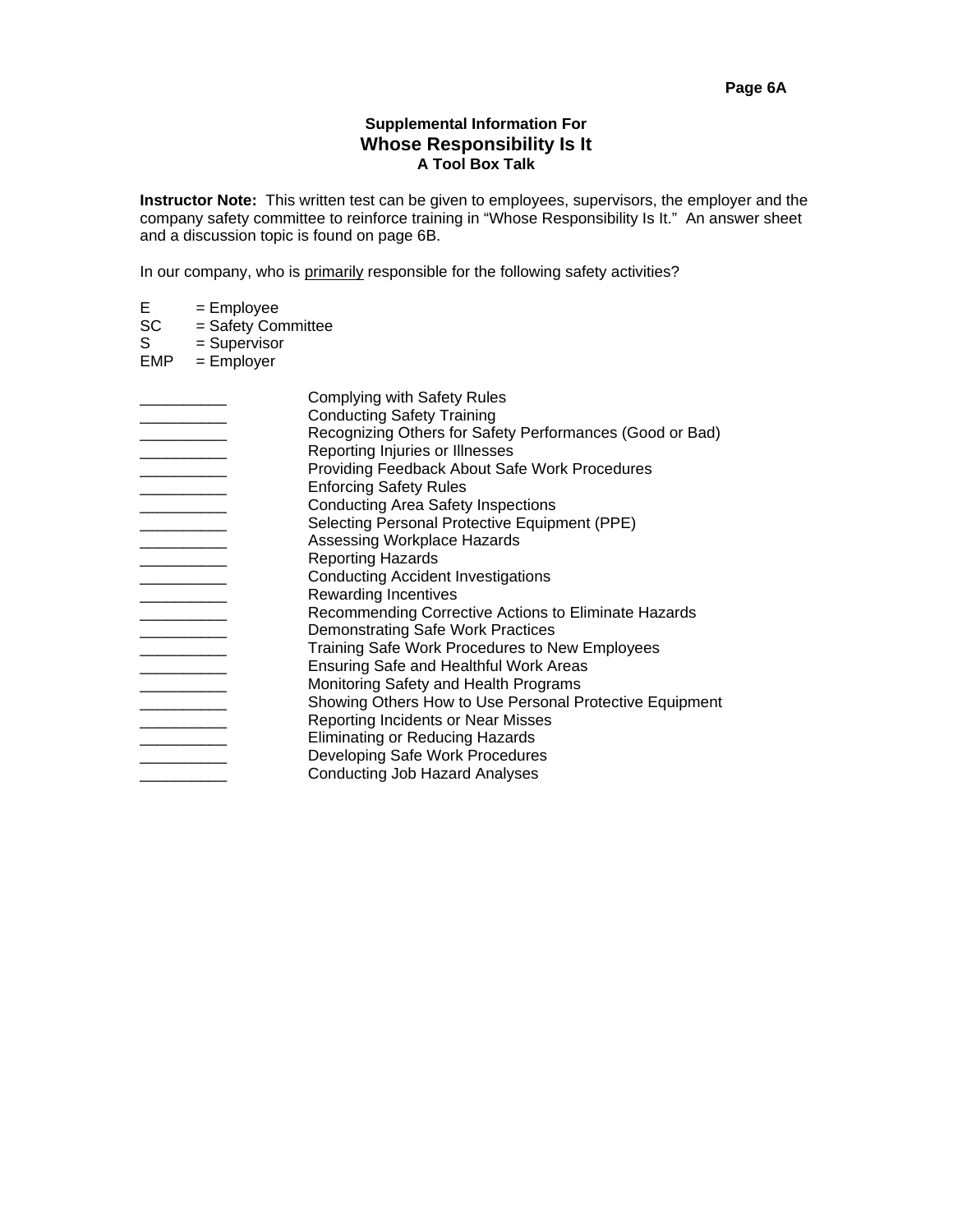## **Page 6B**

## **Supplemental Information For: Whose Responsibility Is It, Continued Answer Sheet**

#### *Choices*

- $E = Employee$ <br>  $SC = Safetv Cor$
- $=$  Safety Committee
- S = Supervisor<br>EMP = Emplover
- $=$  Employer

*Because each company is different, there are no single correct answers. However, one perspective of primary responsibility recommends one of the following answers:* 

| E, SC, S, EMP | <b>Complying with Safety Rules</b>                       |
|---------------|----------------------------------------------------------|
| SC, S, EMP    | <b>Conducting Safety Training</b>                        |
| SC, S, EMP    | Recognizing Others for Safety Performances (Good or Bad) |
| E, S          | Reporting Injuries or Illnesses                          |
| E, SC         | Providing Feedback About Safe Work Procedures            |
| SC, S, EMP    | <b>Enforcing Safety Rules</b>                            |
| SC, S, EMP    | <b>Conducting Area Safety Inspections</b>                |
| SC, EMP       | Selecting Personal Protective Equipment (PPE)            |
| SC, EMP       | Assessing Workplace Hazards                              |
| SC            | <b>Reporting Hazards</b>                                 |
| SC, S, EMP    | <b>Conducting Accident Investigations</b>                |
| SC, EMP       | <b>Reward Incentives</b>                                 |
| E, SC, S      | Recommending Corrective Actions to Eliminate Hazards     |
| SC, S, EMP    | <b>Demonstrating Safe Work Practices</b>                 |
| SC, S, EMP    | Training Safe Work Procedures to New Employees           |
| SC, S, EMP    | <b>Ensuring Safe and Healthful Work Areas</b>            |
| SC, S, EMP    | Monitoring Safety and Health Programs                    |
| SC, S, EMP    | Showing Others How to Use Personal Protective Equipment  |
| E, S          | Reporting Incidents or Near Misses                       |
| E, SC, S, EMP | Eliminating or Reducing Hazards                          |
| SC, S, EMP    | Developing Safe Work Procedures                          |
| S, EMP        | Conducting Job Hazard Analyses                           |
|               |                                                          |

## **Why such emphasis on Supervisors?**

WAC 296-800-14020

*The employer shall instruct each employee in the recognition and avoidance of unsafe conditions and the regulations applicable to his/her work environment to control or eliminate any hazards or other exposure to illness or injury.* 

Past WISHA rulings have indicated that:

"Any supervisor or persons in charge of work are held to be agents of the employer in the discharge of their authorized duties."

Authorized duties include:

- (a) The execution in a safe manner of the work under their supervision;
- (b) The safe conduct of their crew while under their supervision; and
- (c) The safety of all workers under their supervision."

It makes good sense to hold supervisors responsible for the employees placed under their charge. It builds a sense of teamwork and shared responsibility for safe productivity. Supervisors are generally closer to the employees under their charge and better able to positively influence positive behavioral change.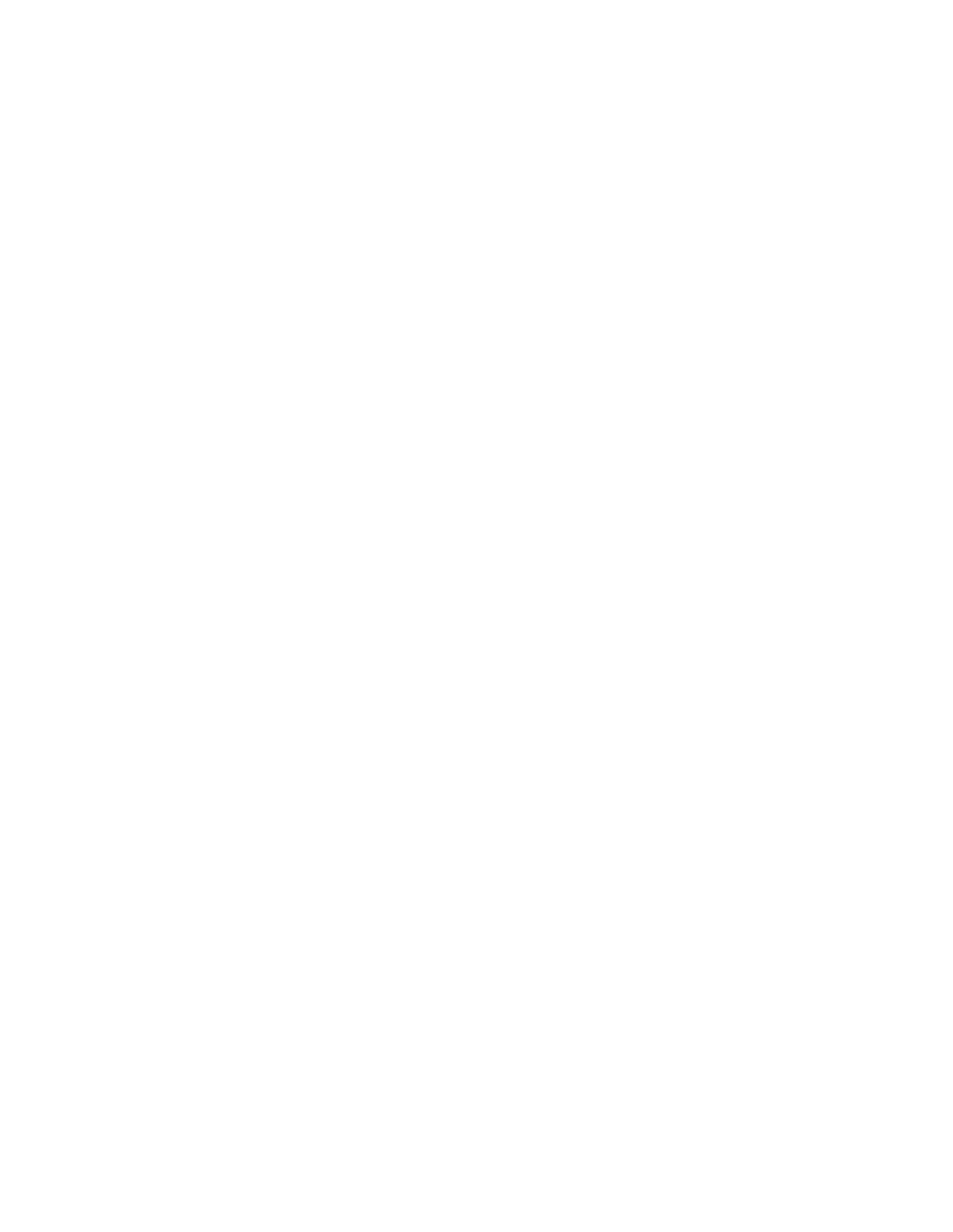|                                                                                                                                                                                                                                                           | Immediate Supervisor should complete this form properly with worker input.<br>Please print clearly and report all incidents as soon as possible. |
|-----------------------------------------------------------------------------------------------------------------------------------------------------------------------------------------------------------------------------------------------------------|--------------------------------------------------------------------------------------------------------------------------------------------------|
|                                                                                                                                                                                                                                                           |                                                                                                                                                  |
| Occupation:                                                                                                                                                                                                                                               |                                                                                                                                                  |
|                                                                                                                                                                                                                                                           |                                                                                                                                                  |
| Date/Time:                                                                                                                                                                                                                                                |                                                                                                                                                  |
|                                                                                                                                                                                                                                                           |                                                                                                                                                  |
| Treatment:                                                                                                                                                                                                                                                | None 1 <sup>st</sup> Aid Doctor Hospital                                                                                                         |
| Witnesses:                                                                                                                                                                                                                                                |                                                                                                                                                  |
|                                                                                                                                                                                                                                                           |                                                                                                                                                  |
|                                                                                                                                                                                                                                                           |                                                                                                                                                  |
|                                                                                                                                                                                                                                                           | Identify Cause: _____Work Habit_____Rule Violation______Other (If Other, Describe)                                                               |
|                                                                                                                                                                                                                                                           | Caused by Faulty Equipment? If So, Identify:                                                                                                     |
|                                                                                                                                                                                                                                                           | Did Previous Injury/Condition of Worker Contribute? Explain:                                                                                     |
|                                                                                                                                                                                                                                                           | If Incident Was Caused By A Person Not Employed By Us, Who?                                                                                      |
| Name:<br>Phone:<br>Address:                                                                                                                                                                                                                               |                                                                                                                                                  |
|                                                                                                                                                                                                                                                           | Action Taken to Prevent Similar Occurrence:                                                                                                      |
|                                                                                                                                                                                                                                                           |                                                                                                                                                  |
| Date:__________________<br>Date: the contract of the contract of the contract of the contract of the contract of the contract of the contract of the contract of the contract of the contract of the contract of the contract of the contract of the cont | (If Available)                                                                                                                                   |
|                                                                                                                                                                                                                                                           |                                                                                                                                                  |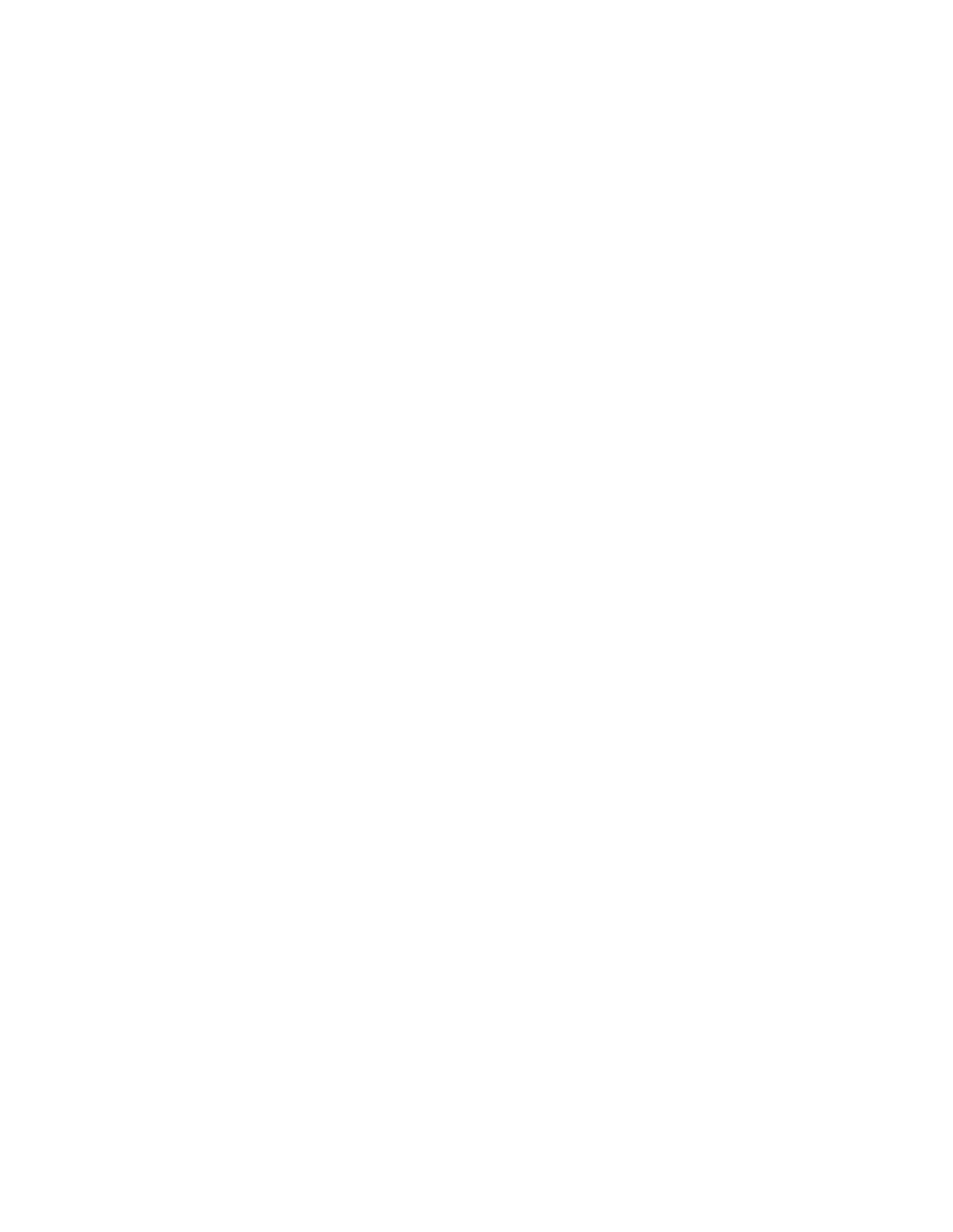# **JOB SITE HAZARDS – THE BIG FOUR**

### **Instructor Notes:**

In some Federal Occupational Safety and Health (WISHA) states, compliance officers are evaluating a program whereas they will inspect four basic job site hazards on residential construction projects. If these four areas are found to be satisfactory, the compliance officer has the option to end the inspection at that point and leave the job site.

Residential construction safety professionals often use the four basic job site hazard subject areas as a means to get interest from the on-the-job employees; it works out very well as a training or instructional guide.

The big four are:

*Falls From Elevated Heights*. Subject areas include falls in general, ladders, floors and other openings on the walking/working surfaces (don't forget skylight wells), and the need to have guardrails or other fall protection devices installed.

We included the need for personal fall protection systems (PFAS) in these Tool Box Talks as discussion points. The various standards of when to wear PFAS will require some research on your part. However, you need to know that when a compliance officer sees someone working on a roof, they are required by statute to check out the situation to see if a worker is exposed to falling.

*Being Struck By:* This is a term used by industry safety and insurance personnel. Being struck by includes being hit by a hand or power tool. For example, when you accidentally hit your thumb with a hammer holding down a nail. You were struck by the hammer causing an injury. There are a lot of other more serious examples. One is using a nail gun and accidentally discharging a nail into a foot. Another example is an amputation of a hand or finger by a saw blade because the guard was removed.

When we put together this booklet, we looked at specific subject areas to include in "being stuck by." Because the accidents/incidents are so common, we decided to save paper and include the subjects in such areas as Tool Use and Care and Heavy Equipment subject areas.

*Being Caught Between or Under:* This is also a term used by industry safety and insurance workers. The primary example is excavation crews. Like seeing someone working on a roof, compliance officers are required to stop and inspect when they see a hole in the ground. Be advised. A more common example of a worker being injured is during the raising of a framed wall. If the wall falls backwards, a worker is potentially exposed to being "caught between." In this case, between the wall and the floor. Hips and legs have been broken by falling walls.

*Electrical:* This applies to all electrical hazards. One reason why electrical hazards are mentioned though out the tool box talks is because of the exposure all workers have to electrical hazards, the silent killer.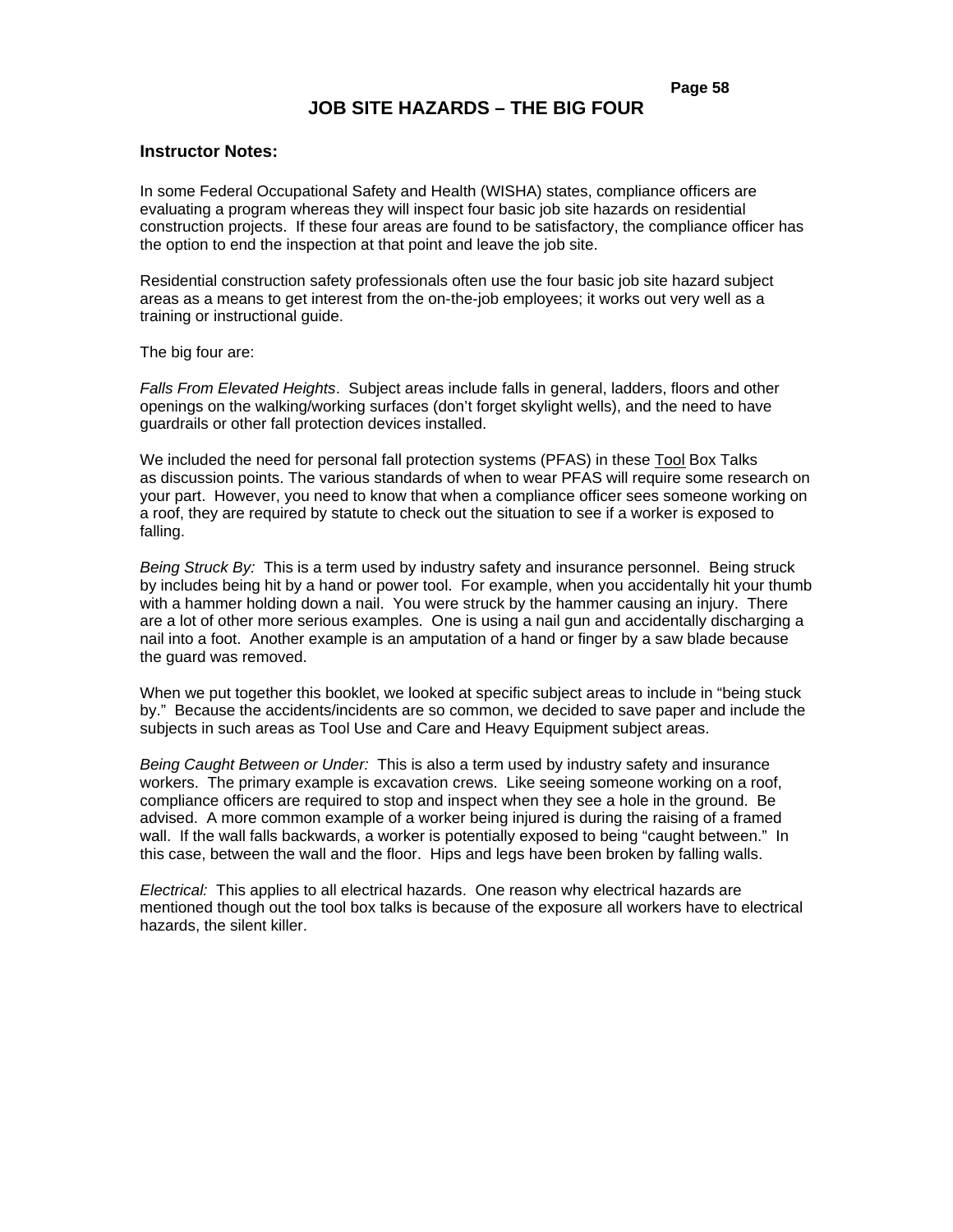### **TRAINING REQUIREMENTS – FALL HAZARDS**

**Reference:** WAC 296-155-24505(3)(a) Training Requirements.

"The following training provisions supplement and clarify the requirements regarding the hazards.

- (a) Training Program.
	- (1) The employer shall provide a training program for each employee who might be exposed to fall hazards. The program shall enable each employee to recognize the hazards of falling and shall train each employee in the procedures to be followed in order to minimize these hazards.
	- (2) The employer shall assure that each employee has been training, as necessary, by a competent person qualified in the following areas:
		- (i) The nature of fall hazards in the work area;
		- (ii) The correct procedures for erecting, maintaining, disassembling, and inspecting the fall protection system used;
		- (iii) The use and operation of guardrail systems, personal fall arrest systems, safety net systems, warning line systems, safety monitoring systems, controlled access zones, and other protection to be used;
		- (iv) The role of each employee in the safety monitoring system when this system is used;
		- (v) The limitations on the use of mechanical equipment during the performance of roofing work on low-sloped roofs;
		- (vi) The correct procedures for the handling and storage of equipment and materials and the erection of overhead protection; and
		- (vii) The role of employees in fall protection plans;
		- (viii) The standards contained in this subpart.
- (b) Documentation of training
	- (1) The employer shall verify compliance with paragraph (a) of this section by preparing a written training record. The written training record shall contain the name or other identity of the employee trained, the date(s) of the training, and the signature of the person who conducted the training or the signature of the employer.

### **Training Notes:**

See (a) (1) "…a training program for each employee who **might be** exposed to fall hazards." Some employers include any office or support staff who may come onto a job site in fall hazards training just in case. See "Fall Protection In Construction" for a training record example.

Some employers also include training on ladders as part of their fall hazards training. This accomplishes two training tasks simultaneously.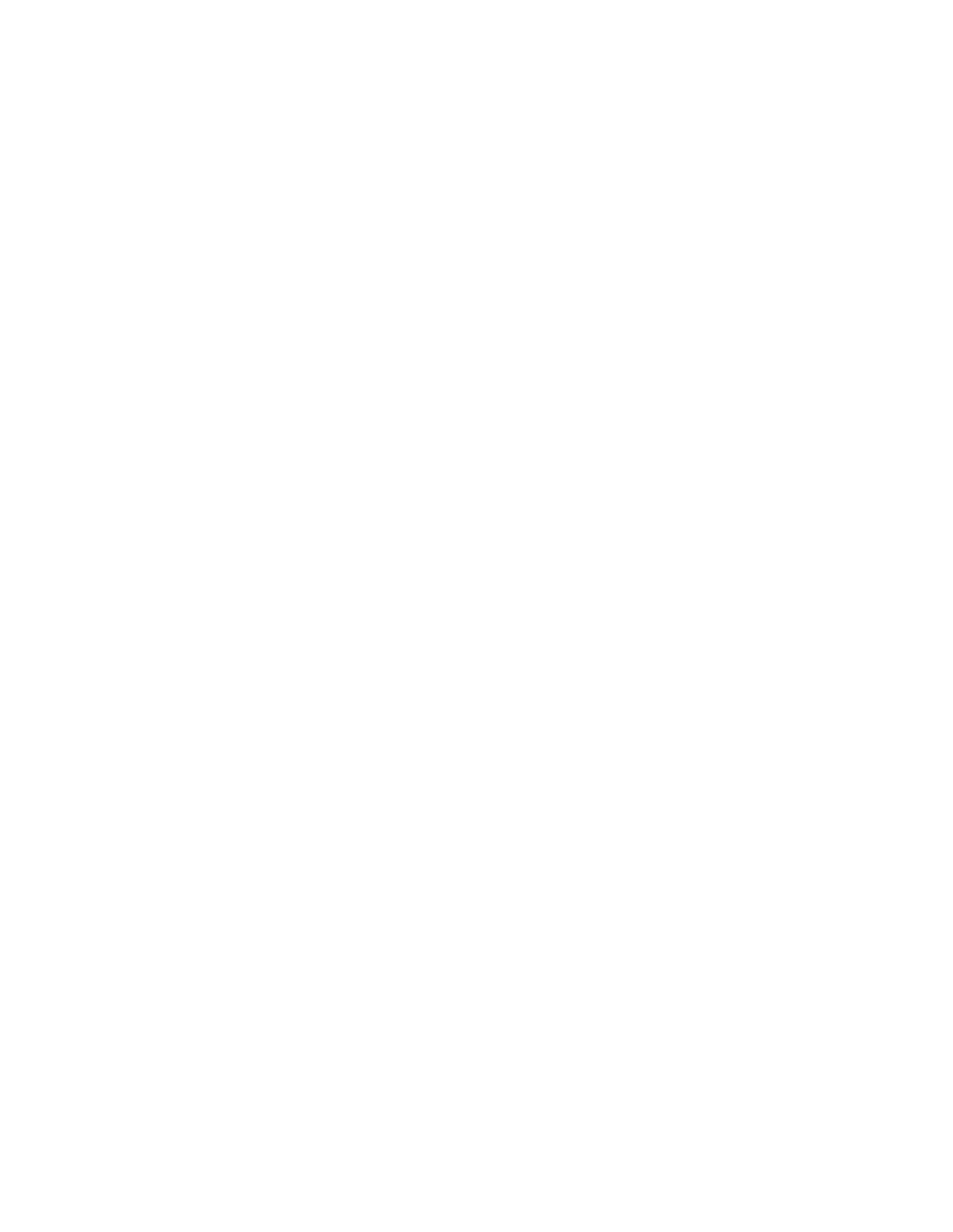# **Being Struck By**

# **Instructor Note:**

The most common cause of "being struck by" is the incorrect use of a hand or power tool.

For instructional information please refer to the following Tool Box talks:

Tool Use and Care Heavy Equipment Heavy Equipment Hazards The Spotter Signaling Techniques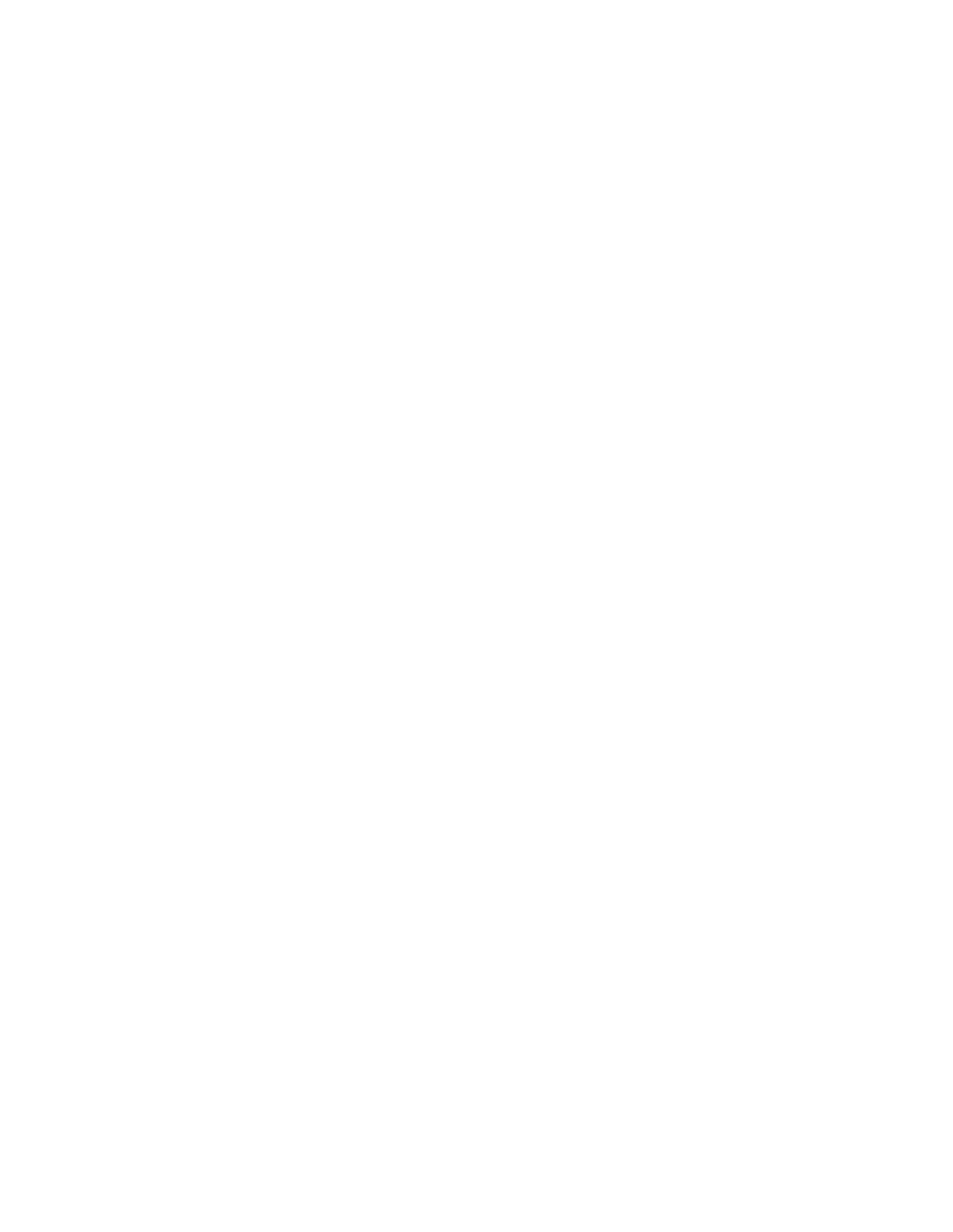## **Page 68**

# **Excavations: Additional Discussion Points**

**Instructor Note**: Review the additional discussion points for specific application to the job at hand. For example, let the crew know who is the "Competent Person." Explain what the Competent Person is required to do (see below). This reinforces the training and is a further sign of your commitment to have a safe and healthy workplace.

#### **Additional Discussion Points:**

A competent person must inspect the site daily. This includes both excavation and the surrounding area. Inspection Points include but are not limited to:

 Possible cave-in's. Failure of protective systems and equipment. Hazardous atmosphere. Other hazardous conditions (i.e., following rain or man-made condition such as blasting).

Adequate protection must be provided against falling objects such as dirt, rock, equipment or other materials for workers.

A warning system should be used to alert equipment operators of the edge of an excavation.

Employees exposed to public vehicle movement must wear warning vests. Alternative is suitable garment made of reflectorized or high-visibility material.

A guardrail system is recommended especially if there are walkways or bridges crossing over an excavation. (See ramps and runways for additional information.)

During excavation operations, special care must be taken to insure no employee is under a load handled by digging or lifting equipment.

Employees should not be permitted to work in excavations where water has accumulated without adequate precautions. Adequate precautions include but are not limited to: Diversion dikes, ditcher or other means to prevent surface water from entering an excavation and to provide drainage to nearby areas.

While an excavation is open, underground installations such as utilities must be protected. supported or removed as necessary to safeguard excavation workers.

Adjacent structures must be supported to prevent possible collapse.

Employees should not enter an excavation greater than four (4) feet in depth without a competent person testing the atmosphere. Testing takes place where oxygen deficiency or a hazardous atmosphere exists or is believed to exist.

Emergency rescue equipment must be readily available. This equipment must be attended when hazardous atmospheric conditions may develop or exist.

#### **Special Company Procedures Notes:**

References:

WISHA Excavation, Trenching and Shoring Standards **WAC 296-155-Part N**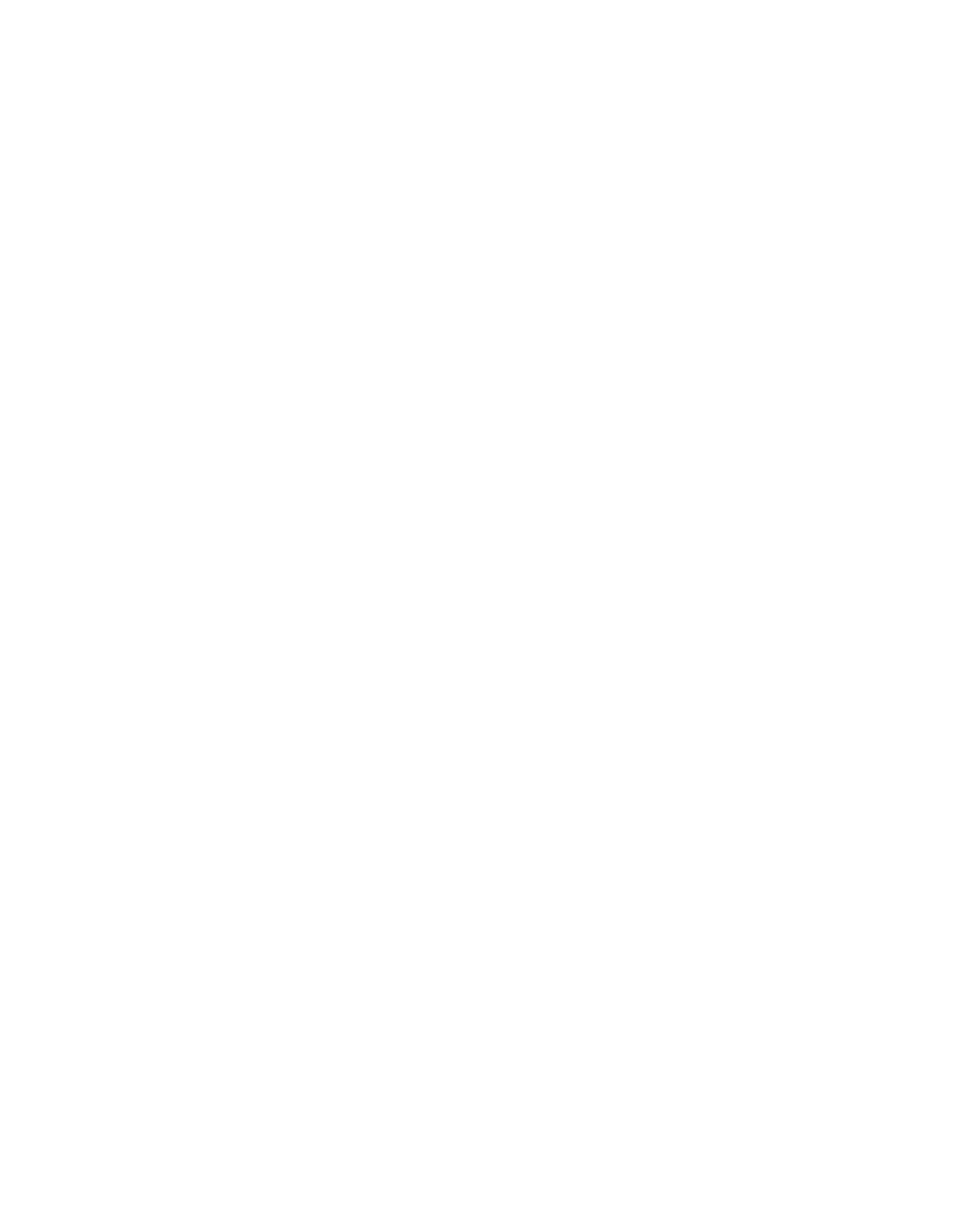# **Working in Confined Spaces**

Working in a confined space is a unique and serious hazard. There is no halfway problem: Either there is or isn't a problem. By one definition, a confined space is one that is large enough and arranged so that an employee can fully enter and work, has limited or restricted entry or exit and which is not primarily designed for human occupancy. *Insert company policy.* See WAC 296- 809 for Confined Space rules.

#### **Guide for Discussion**

#### *Primary Hazards:*

 Oxygen deficiency. Exposure to toxic substances. Combustible or Explosive.

#### *Safety Procedures:*

Test for oxygen deficiency. Sample for combustible gases. (Most combustible gas meters will not work in oxygen deficient atmospheres.) Continually monitor for toxic substances (i.e., gases) as work progresses.

#### *Making a Confined Space Workable:*

If space is unable to be vented, be use to provide proper respiration equipment. If space can be vented, continually flush out the space with fresh air. Be aware that spark producing equipment should never be used to flush out confined spaces.

#### *Basic Rescue Procedures:*

Never rush to the aid of a fellow employee in a confined space. Always be sure that someone watches work in a confined space outside of the space. All workers in a confined space must work with a lifeline attached outside of the space. All rescuers must be competent in the use of rescue equipment and self-contained breathing units.

# **Additional Discussion Notes:**

**Remember:** Confined spaces need not be dangerous places to work if the basic precautions are routinely followed. Remember that it is a rare circumstance that a single fatality occurs in a confined space; usually there are multiple fatalities.

#### **\$WWHQGHHV**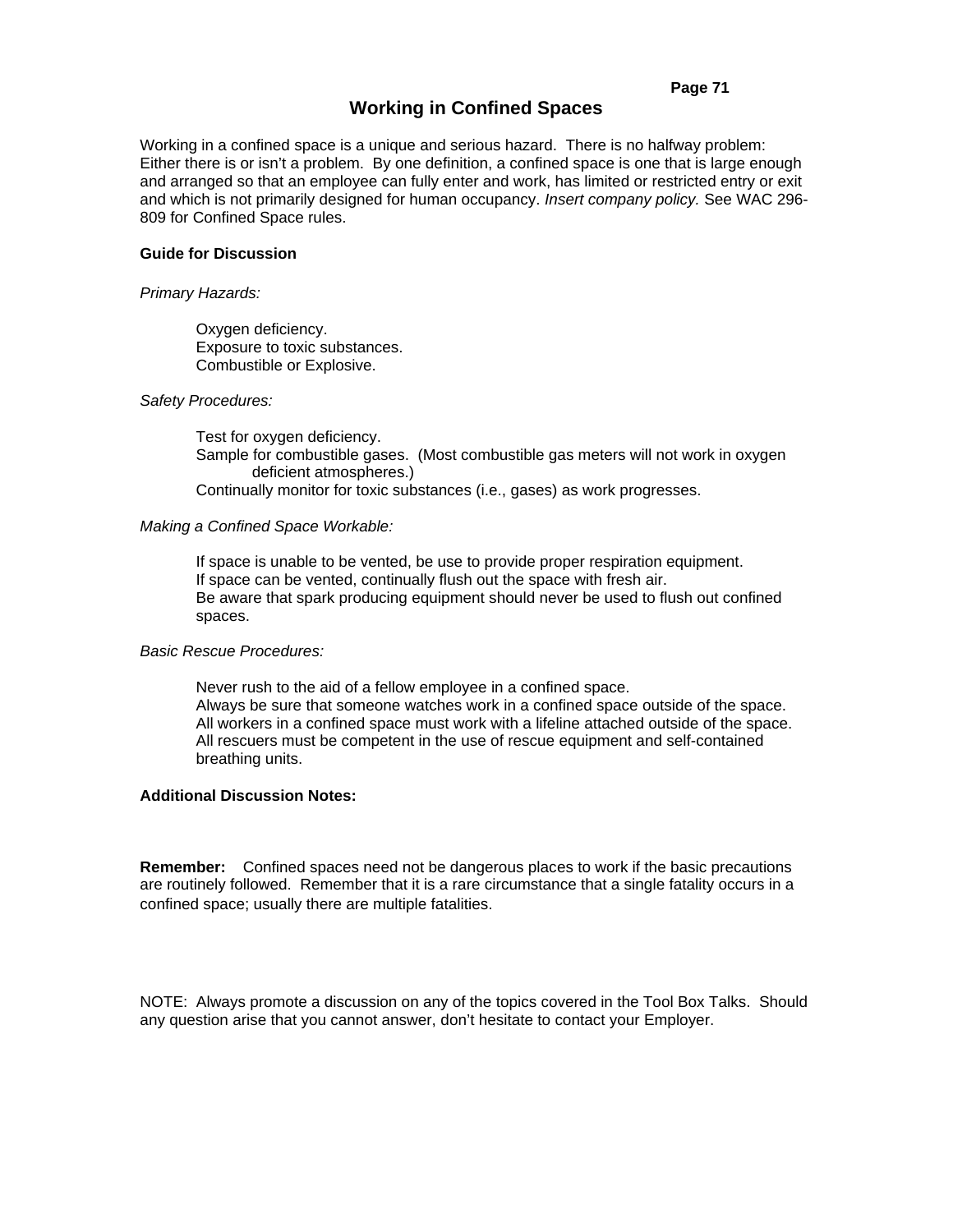# **Heavy Equipment**

Heavy equipment has been designed to handle very large volumes or large loads. As such, heavy equipment is powerful machines and can be dangerous to all around them if not operated correctly. It is important to remember the proper methods used to move them from one site to another, and how to work around them properly.

# **Guide for Discussion**

*General Rules When Heavy Equipment is Nearby* 

Always remain alert to the equipment moving around you. Do not get near moving equipment unless necessary. Never ride on equipment unless it has been designed to carry you. This means it must have a seat and a seat belt. Do not walk along beside equipment. If it is necessary to travel with a piece of equipment, walk in front or behind it. Try to stay in view of the operator. You must remain in view of the operator when

working around excavation or trenching if you are the "top man."

# *Rules For Transporting Heavy Equipment*

Inspect all transporting equipment and make sure it is all in good working condition. Always provide for the protection of the general public. Wear safety shoes. Estimate the center of gravity for the equipment to be loaded. Always load equipment slowly onto its carrier. If equipment is to be driven off-site, make sure the steering, braking and light systems are in good operating condition. Tightly secure the piece of equipment to its carrier. Be sure that the boom or any other extensions of the equipment are tightly secured. If working with others, be sure to work as a team. Keep your hands dry and free of grease and oil as possible. Always keep the loading area free of debris and unnecessary tools.

#### **Additional Discussion Notes:**

*What the company does to further protect the general public?*  For example, flag man, barricade the work area.

**Remember:** A little mistake when dealing with heavy equipment can be magnified thousands of times and become a major mistake. This can easily result in a severe injury or even death.

#### **Attendees:**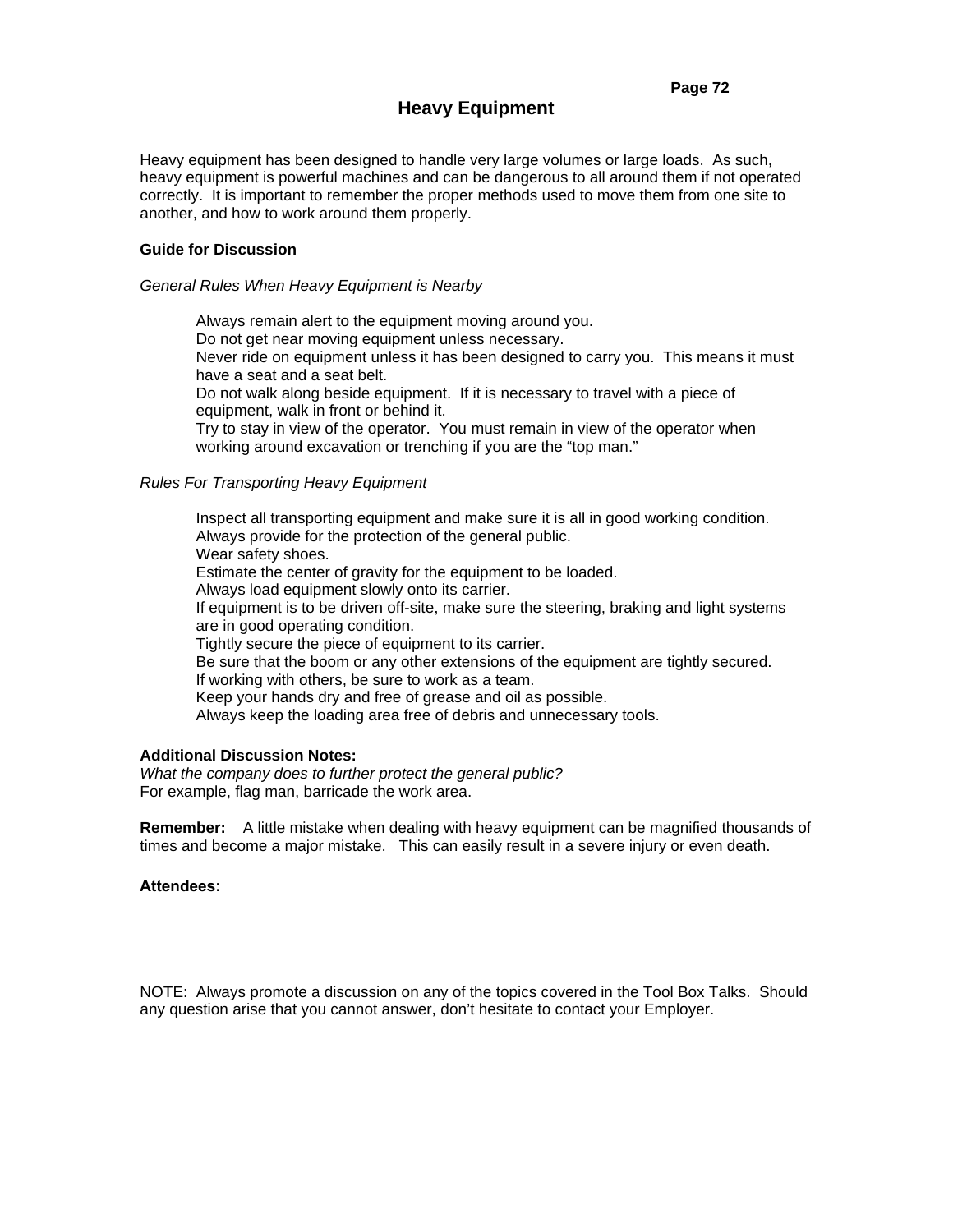# **Heavy Equipment Hazards**

The use of heavy equipment on a jobsite is vital and necessary to the overall success of the construction project. However, unauthorized or unwise use of heavy equipment can result in personal injury, loss of life, or severe loss to materials needed to complete the project. Today we will discuss some key points to keep in mind when working around heavy equipment.

# **Guide for Discussion**

#### *Workers*

Always be alert to the position of the equipment around you. Only authorized personnel are to operate the equipment. Never ride the equipment unless it is designed to be ridden. Always keep away from suspended loads. When performing as a signal person, be aware of all overhead power lines. Keep crane booms at least ten (10) feet from all power lines. Never take naps, breaks or lunch around heavy equipment. You never know what might happen.

# *Equipment Operators*

Be sure that all bi-directional equipment is either accompanied on site with a signal person, or has an operational back-up alarm.

Be aware of all overhead power lines and the possible effect on equipment operating within the close vicinity. Keep crane booms at least ten (10) feet from all power lines. Always lock out the equipment before it is to be lubricated, adjusted or repaired. Always replace gear, belts and any other guard after repair or adjustment.

Always secure and lock out equipment upon its completion of use.

Be sure to protect the glass areas of cabs with either metal grates or wood covers.

# **Additional Discussion Notes:**

*Who are the only authorized equipment operators?* 

**Remember:** The best policy around heavy equipment is to take no chances. Be aware of what is going on around you—both workers and equipment operators.

#### **Attendees:**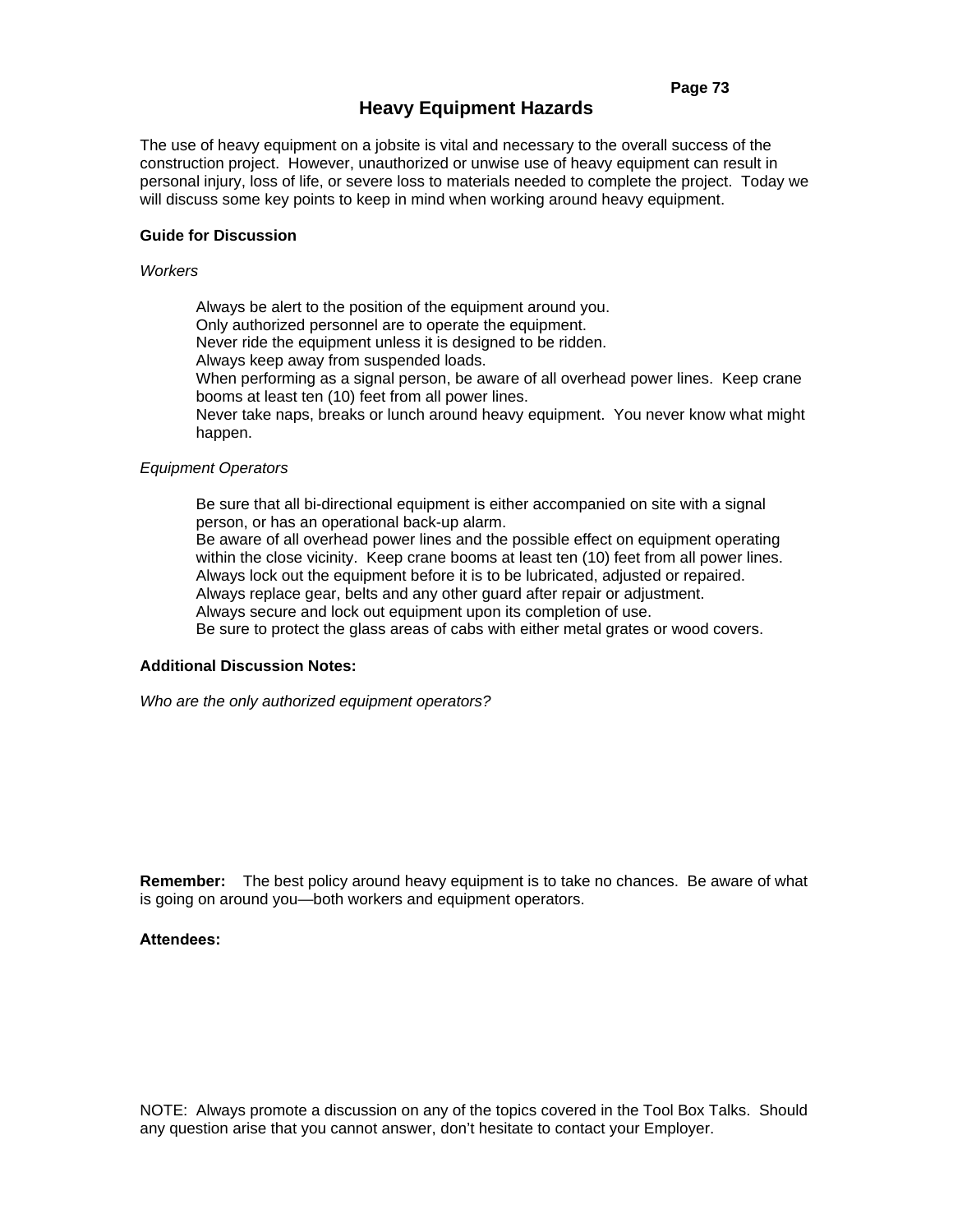# **WORKING AROUND CRANES**

A crane is one of the most versatile and important pieces of equipment usually found on a construction job. It can be used to accomplish a lot of otherwise heavy lifting tasks. However, it can also be one the most dangerous since it can lift heavy loads over large areas of a project. Today we will discuss some of the important safety points about working around cranes.

# **Guide for Discussion**

- Always be aware of the swing radius of the crane
- Never walk within the swing radius of the crane
- Never work under suspended loads. Besides the crane boom could fail.
- Never ride the hook. There are too many things that can go wrong you can't control
- Always wear a hard hat when there is a possibility of a load being overhead
- Stay off of and away from the crane unless you are assigned to be on the crane
- Never walk under a boom, especially if it has a load on it.

### **Additional Discussion Notes:**

**Remember:** When working around a crane, the crane operator is going to be watching his load or the signal person and not for stray workers. Never enter the swing radius of a crane unless it is absolutely necessary. Never work within the swing radius. Hard hats are required.

#### **Attendees:**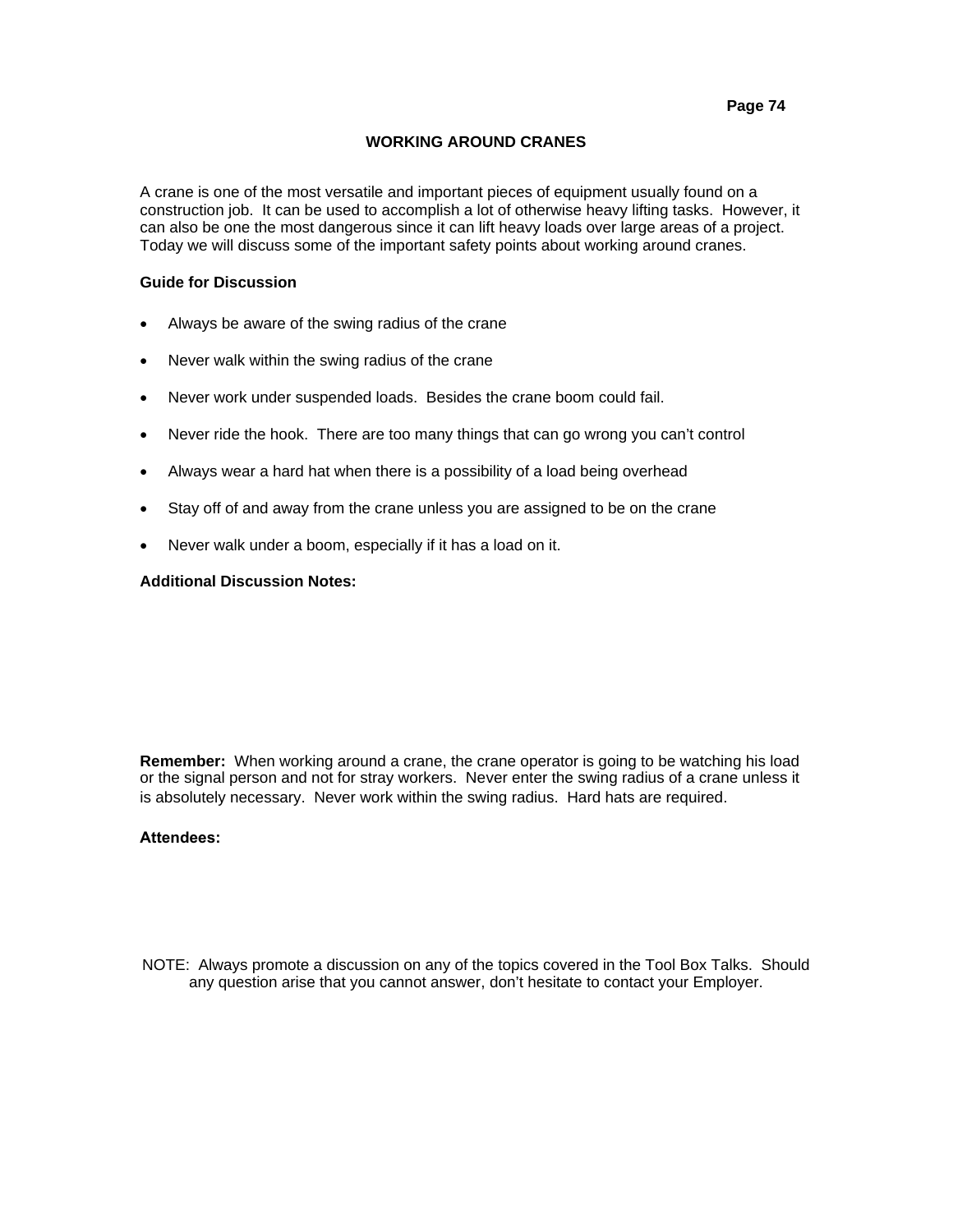# **Electrical Hazards**

Electrical hazards are doubly hazardous in that there is not only the chance of electrocution but also, there is the probability that any electric shock will cause a loss of consciousness that may well result in a fall of some sort. Today we will discuss methods of receiving an electric shock and ways to avoid electrical hazards.

# **Guide for Discussion**

#### *Methods of Receiving an Electric Shock*

From a defective power tool. From defective extension cords. From overloading a switch or over-riding a by-pass. By not grounding electrical equipment. By coming in close contact with live electric lines. By coming too close to high power lines with the power arching over and making contact.

#### *Ways to Avoid Electric Hazards*

Always inspect tools and equipment for frayed cords and defective plugs before using them.

Never use a power tool that has had the ground plug removed; inspect the plug. Never stand in water and operate a power tool without proper (i.e., insulated) footwear. Keep extension cords out of water when in use. Consider all power lines "live" and avoid contact with them. Follow the company assured grounding/electrical protection program. Disconnect all electrical tools and cords when not in use.

Be use all temporary lighting is equipped with bulb covers.

Make sure all power supplies, circuit boxes and breaker boxes are properly marked to indicate their purpose.

Use Ground Fault Interrupters (GFI's) on all jobsites.

# **Additional Discussion Notes:**

*Who is responsible for the company assured grounding program or to install a ground fault interrupter system?* 

**Remember:** The best way to eliminate the hazard of the "quiet killer" is to act as if each exposure to an electrical hazard may be your last. Never take electricity for granted, "it's a killer."

**Attendees:**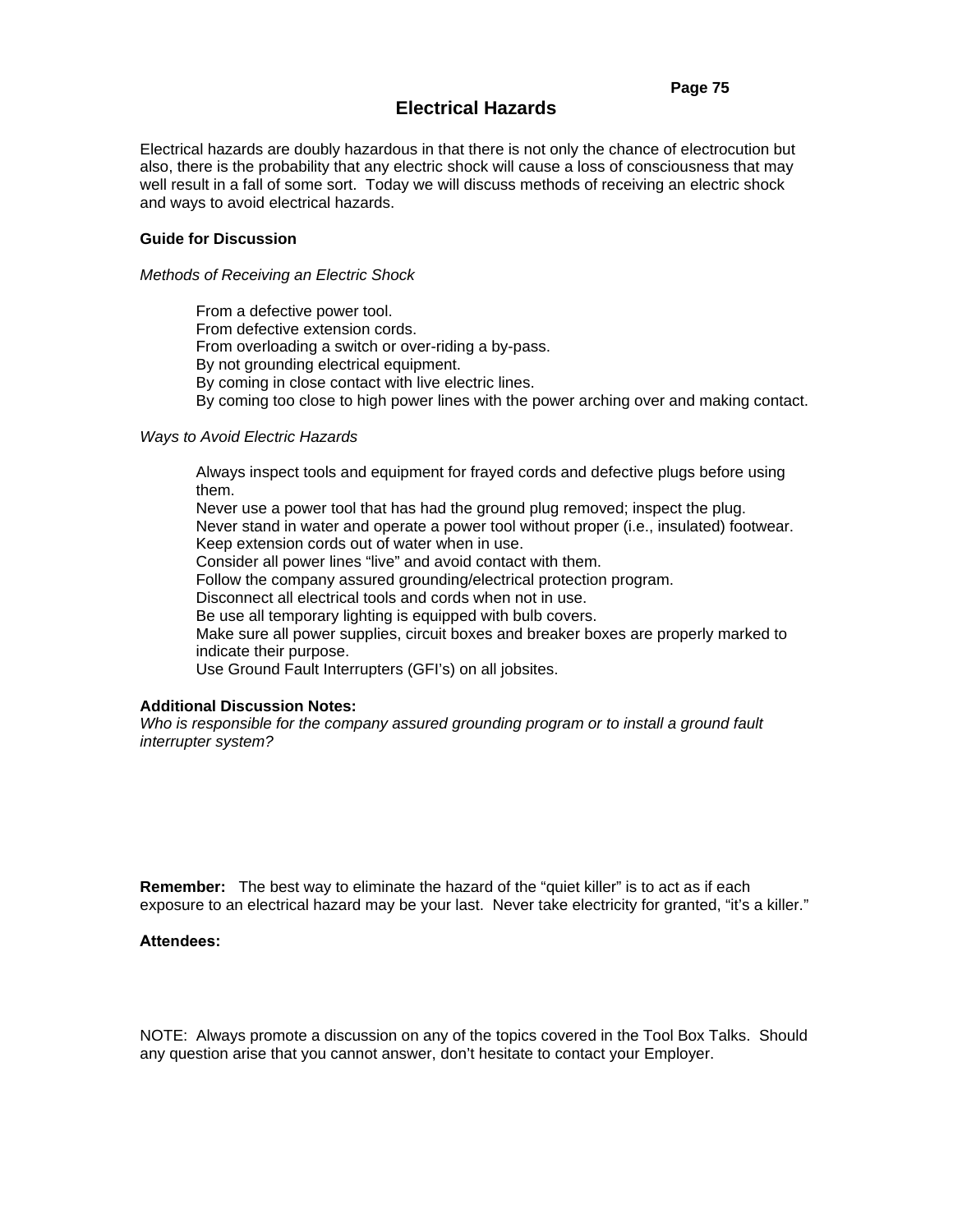# **Assured Grounding Program**

**Instructor Note:** Washington's Occupational Safety and Health (WISHA) strictly enforces the standards pertaining to electrical grounding. These standards require that a project use either Ground Fault Circuit Interrupters (GFI's) or an Assured Grounding Program. GFI's effectively prevent short circuits by tripping the entire circuit when a short occurs. It eliminates the possibility of electrocution and is the preferred method of protection. See WAC 296-155-447.

**Introduction:** Our company has an Assured Grounding program as a means to protect ourselves against accidental electrical shock.

#### **Guide for Discussion**

*Program Components* 

Have the company written policy on file. Our policy is located *Where* 

Have a competent person conduct all tests. Our competent person(s) are: *Who* 

Test all electrical equipment for proper grounding. Remove any defective equipment from use and tag it to prevent future use. Color code all equipment tested to insure complete test result.

We use the following colors— (winter),

 (spring), (summer), (fall).

A color chart is located *Where*

*Tests* 

Test for the continuity of the grounding conductor. Test before the equipment is first used; after any repair; after any possible damage and a minimum quarterly (i.e., every three months).

# *Inspections*

Visually daily for defects before use. Inspect the following types of equipment: Power Tools, Extension Cords and Temporary Receptacle Boxes

#### **Additional Discussion Notes:**

Three prong grounding testers to check extension cord continuity are located *Where*

**Remember:** The use of an Assured Grounding Program is not only required, but it is good common sense. Electrocution is no laughing matter and all steps we can take to reduce our exposure to this hazard makes sense.

# **Attendees:**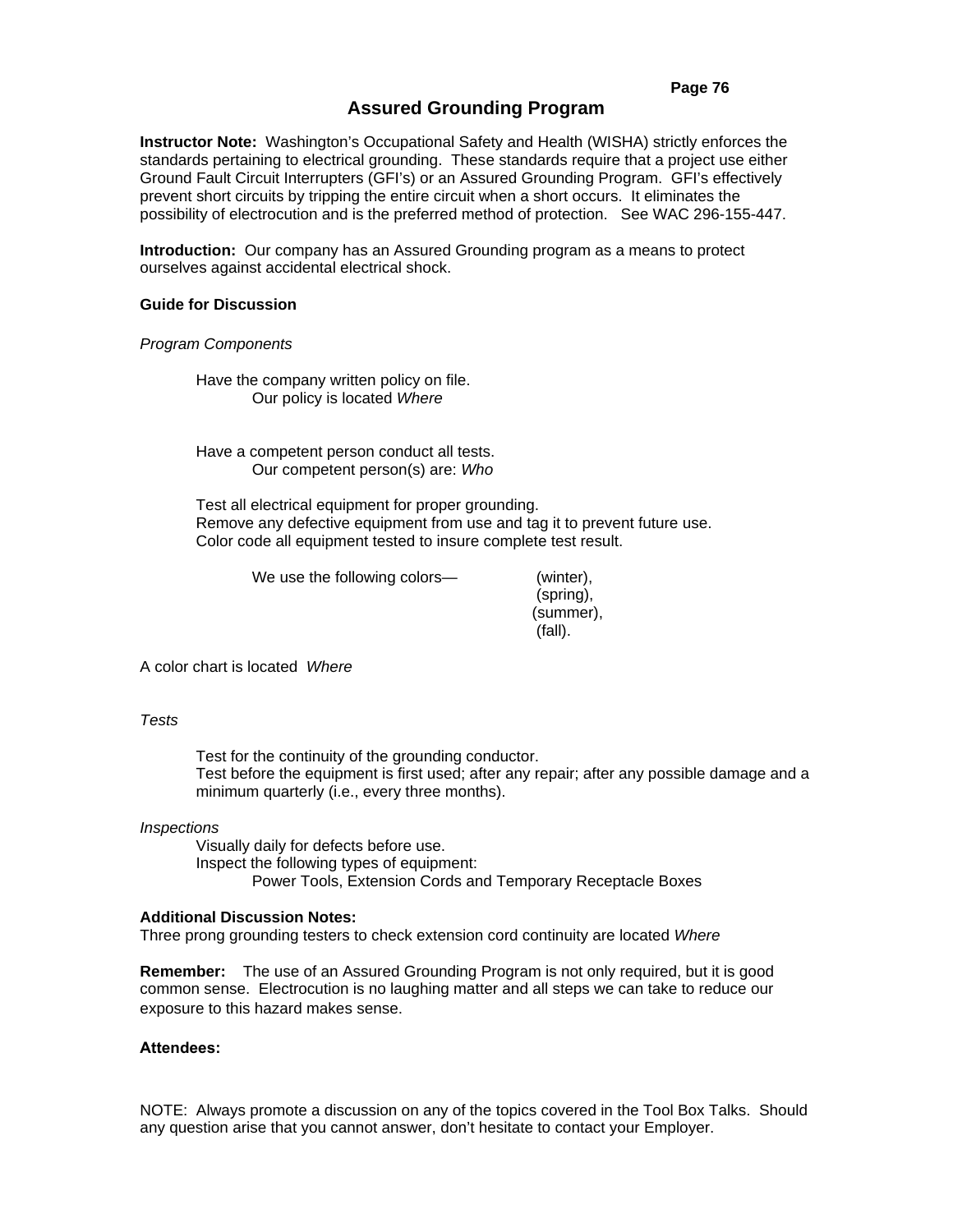**Page 77**

# **Power Lines and Mobile Cranes**

**Instructor Note:** This has been added to the Tool Box talks because electric line companies get very upset when a crane (or dump truck bed or other piece of heavy equipment) gets close to or touches a power line. They also will notify Occupational Safety and Health (WISHA). Invariably WISHA will pay your job site a visit looking at everything dealing with employee safety and health.

**Introduction:** It is not uncommon to work around power lines; however, the potential hazards to workers are enormous; workers just have to work safer.

#### **Guide for Discussion**

#### *How to Avoid Electrocution*

Locate all power supplies. Besides this being the state law, it's smart. Have the Power Company inform you of the voltage and arc distances. Shut off or insulate the power line(s) if possible. Never allow a piece of equipment to break the safety zone (the distance required to avoid electric arc.)

### *General Rules to Remember*

Designate a competent lead signal person. Communicate clearly with all members of the work crew. Have all crewmembers watch the operation. Be alert. Watch for non-alert crewmembers.

# **Additional Discussion Notes:**

**Remember:** Whenever you are near a power line, be sure to minimize the risk by deenergizing or insulating the power source. Only then proceed with caution. At all times, try to avoid entering an arc zone. It is far better to be safe than sorry.

### **Attendees:**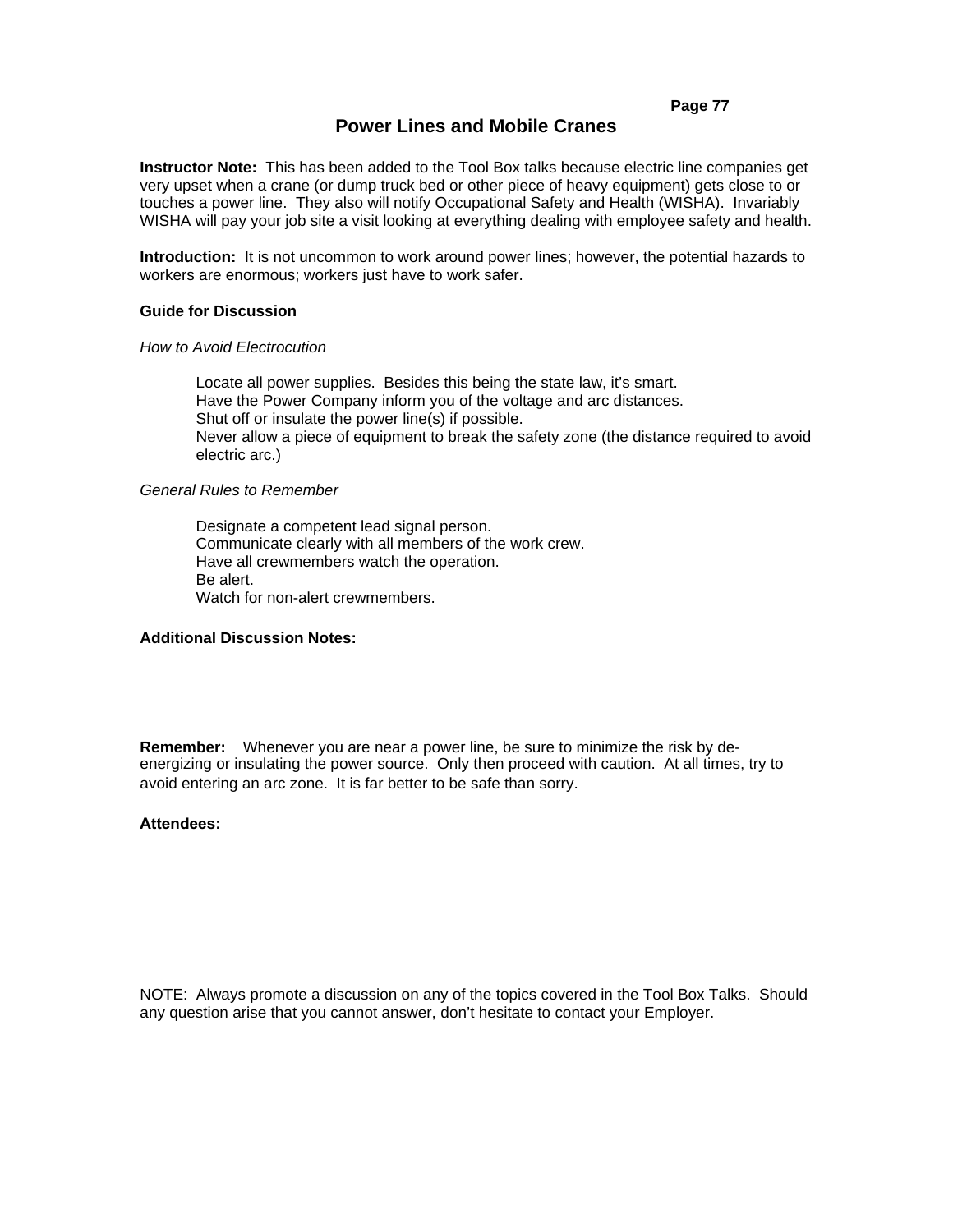# **Fire Protection and Control**

Most fires are a result of inattention to the job site operations and surrounding conditions. This lack of attention or protection can result in the loss of life and property. All fires can be easily extinguished if caught soon enough and the proper extinguishing tools are handy.

#### **Guide for Discussion**

#### *Steps to Remember When a Fire Starts:*

Sound an alarm—yell if necessary. Warn those near the fire. If possible and the fire is small, try to extinguish it. Call the Fire Department if the fire can't be easily and quickly extinguished. Evacuate the area if the fire can't be quickly extinguished. Direct the Fire Department to the area of the fire. Stand by to help, but only if asked by a Fire Department official.

#### *Be Sure to Know the Following:*

The Fire Department phone number. Be sure you know the location of the nearest cross street to give the Fire Department directions. Where the fire extinguishers are and how to use them. How to evacuate the work area.

#### *Steps to Prevent Fires*

Regularly inspect all fire extinguishers. Keep the work area free of debris and trash. Designate high risk areas as "no smoking" areas. Enforce no smoking rules. Store flammable fuels and materials only in approved safety containers. Check temporary wiring and electrical tools for defects.

#### **Additional Discussion Notes:**

*The emergency numbers and job site location (including nearest cross streets) are posted where on the job?* 

*If welding equipment is on the job, when is it regularly inspected?* 

**Remember:** Knowing how to recognize, react to, or eliminate fire hazards can greatly decrease the chances of being exposed to a fire.

#### **Attendees:**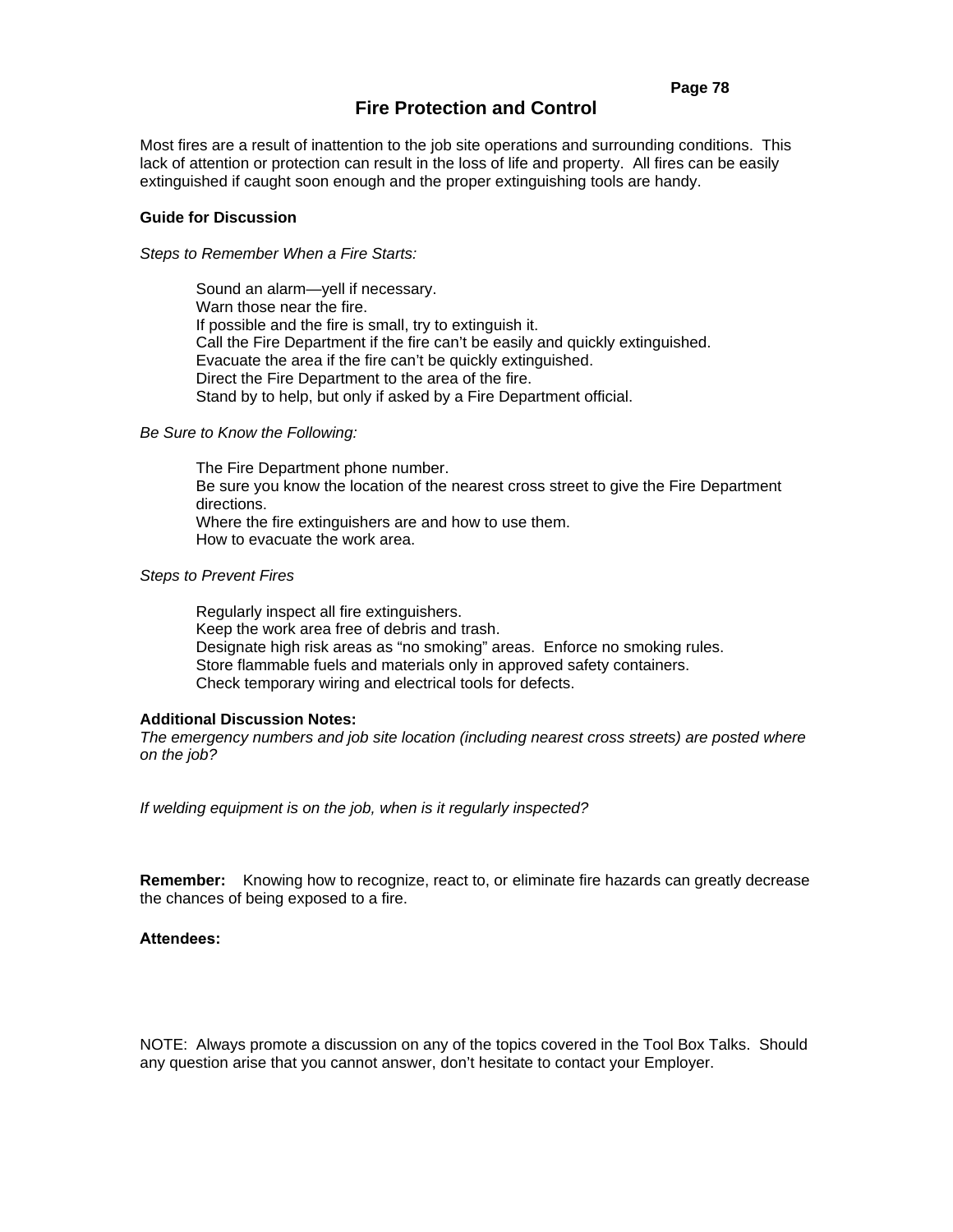# **Fire Extinguishers**

# **Guide for Discussion**

# *Care and Use*

Be sure the fire extinguishers are charged, strategically located and ready for use. Everyone has a responsibility to check to see that fire extinguishers and fire hoses (as well as other dispensing components) are not blocked.

# *Common Types of Extinguishers*

Class A Fires: Rubbish, paper, scrap, scrap lumber. Use soda acid and pressurized extinguishers or water through use of a hose or pump type water can.

Class B Fires: Flammable liquids, oil, grease. Use carbon dioxide, dry chemical or foam extinguishers. Do not use water on these types of fires.

Class C Fires: Electrical in nature. Use carbon dioxide or dry chemical extinguisher. Do not use foam or water composition extinguishers.

#### **Additional Discussion Notes:**

The person responsible to insure fire extinguishers are charged, strategically located and ready for use is *Employer.*

Our exposure is generally to Class \_\_\_\_\_ fires. We have Class \_\_\_\_\_ fire extinguishers available.

**Remember:** The quickest way to put out a fire may not always be the best way.

# **Attendees:**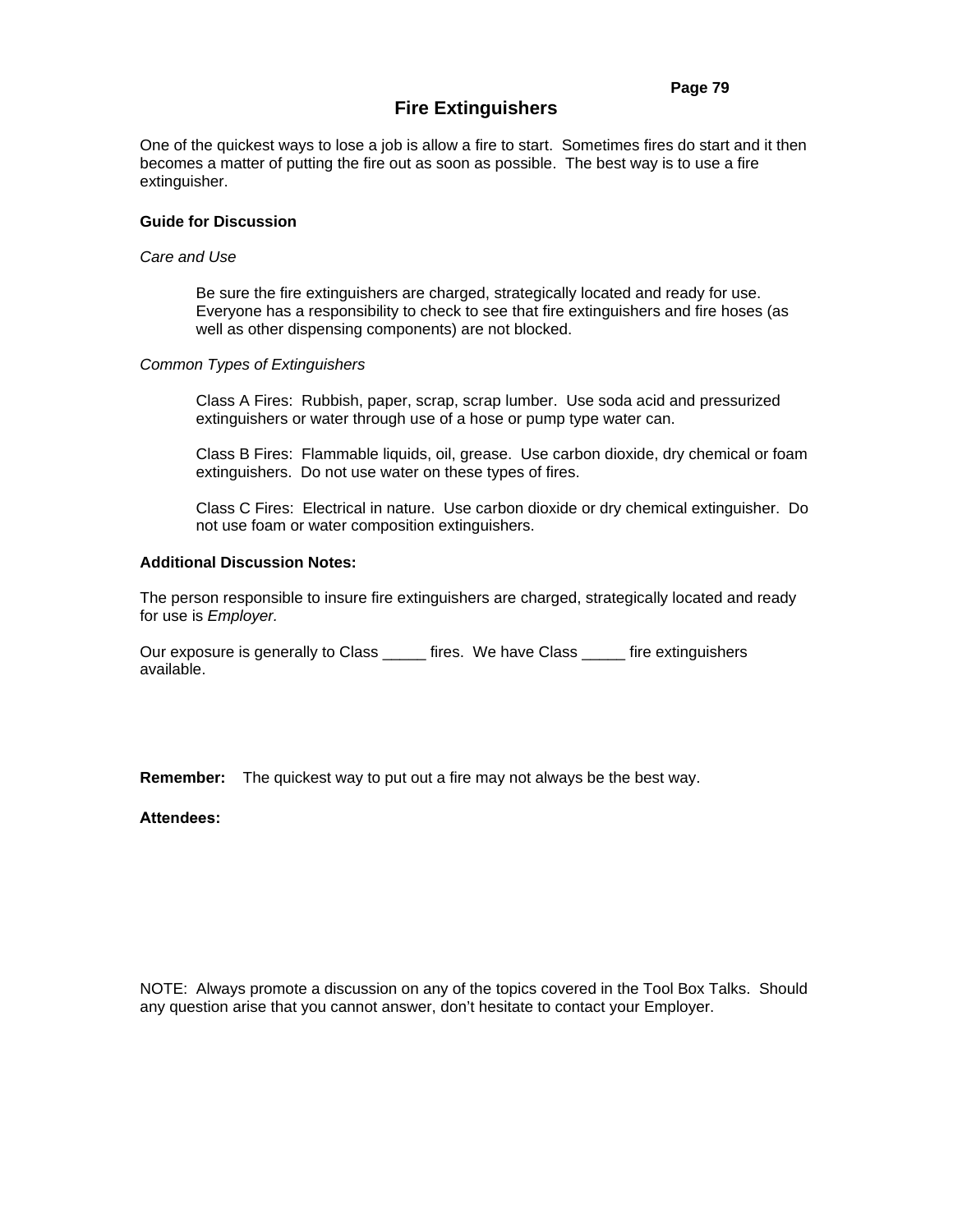# **Refueling Equipment**

Refueling equipment is a necessary part of each construction project. As such, it is important that this operation be conducted in as safe a manner as possible. Remember that gasoline and fuel oils are manufactured to cause an explosion (hopefully in the engine). Today, we want to talk about simple refueling rules.

# **Guide for Discussion**

Concentrate on the task to be performed.

Never smoke during refueling operations.

Don't refuel near an open flame or near a sparking situation.

Keep a fire extinguisher within 25 feet and closer than 6 feet.

If the equipment may accidentally move, chock the wheels.

Always shut the engine off.

If necessary, allow the engine to cool.

Be sure both fuel dispensing tank and equipment are grounded.

Don't spill the fuel. (Spilled fuel is a safety, health and environmental hazard).

Don't overfill the fuel tank. On hot days, allow for expansion.

Always clean up any spills.

# **Additional Discussion Notes:**

**Remember:** If there is a refueling area, be sure it is clearly marked and keep the area neat at all times. Whether you are filling a bulldozer or a chain saw, it's better to do it properly than to risk an explosion that could ruin or end your life and the life of those all around you. Remember gasoline was designed to explode when ignited.

#### **Attendees:**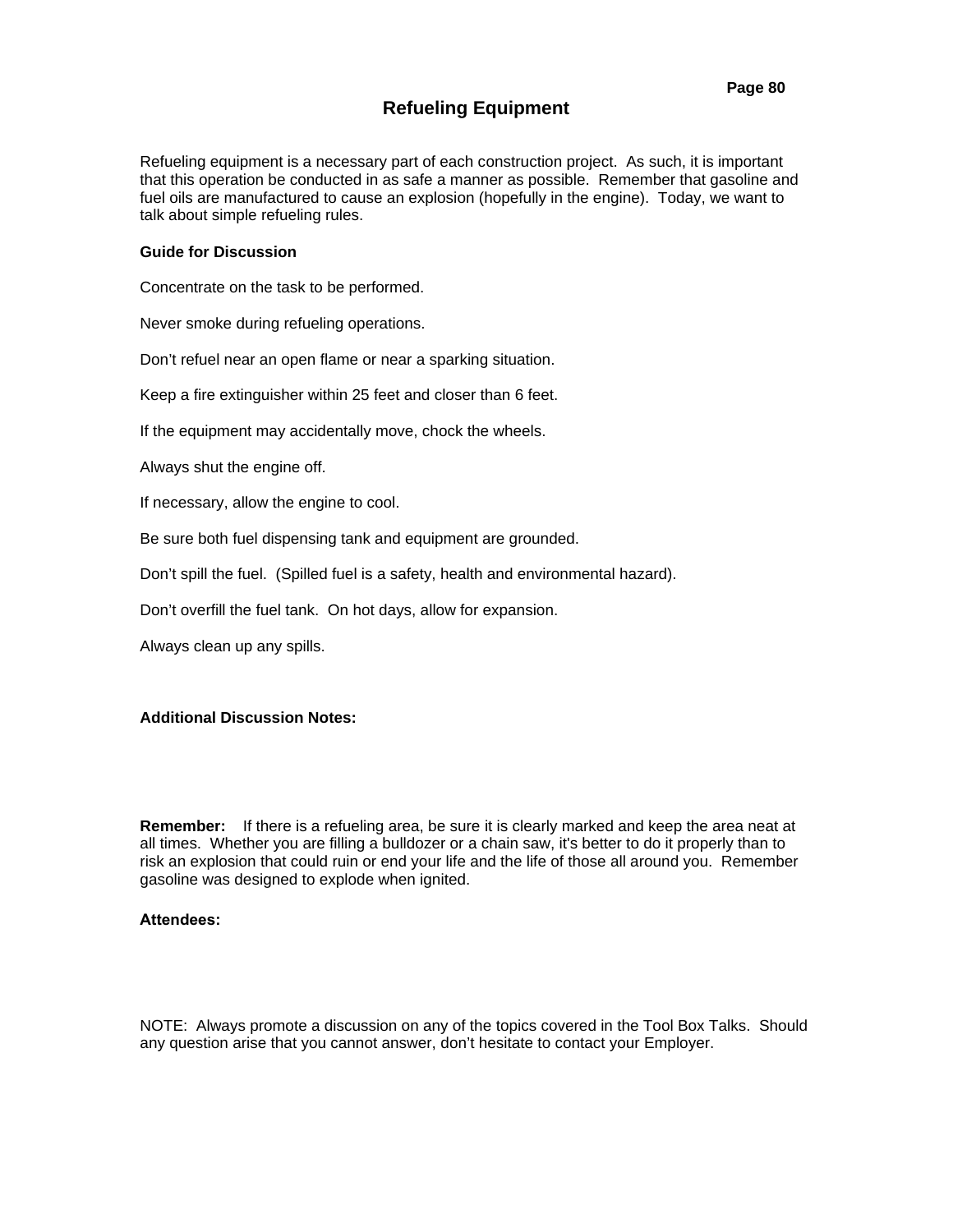# **Gasoline**

Gasoline when harnessed properly serves as a vital source of energy. Treated carelessly, it can become an explosive monster. Many people are killed or seriously injured each year because they did not treat gasoline as a potential killer. Today we will discuss how you protect yourself from being injured or causing a fire or explosion.

# **Guide for Discussion**

# *Gasoline Facts*

- Gasoline doesn't burn. It's the gas vapors that burn.
- Gas vapors are heavier than air. As a result, they collect in low areas.
- Any type of spark can ignite gas vapors.
- Gasoline should never be allowed to come into contact with your skin. Immediately clean the area contacted.
- Don't use it as a solvent for cleaning tools or parts.

#### *Storage*

- Always store in approved safety cans. Insure the can has proper labeling (i.e., Flammable plus the type of fuel such as gasoline.)
- Always mark the storage can "GASOLINE NO SMOKING"
- Remember, an empty can is more dangerous than a full one (because of the gas vapors).
- Always flush out empty cans.
- Keep all containers tightly closed.

# *Transferring Gasoline*

- Never transfer gasoline from one container to another in an area where there is any chance of ianition.
- Clean up any spills immediately. It is a safety, health and environmental hazard.
- Be wary of static electricity. Always use grounding straps when fueling from an above ground tank.

# **Additional Discussion Notes:**

**Remember:** Working around or with gasoline is like working around dynamite. Only the gasoline, if improperly handled, can be more dangerous. Remember the safety rules for handling gasoline; and use your common sense.

# **Attendees:**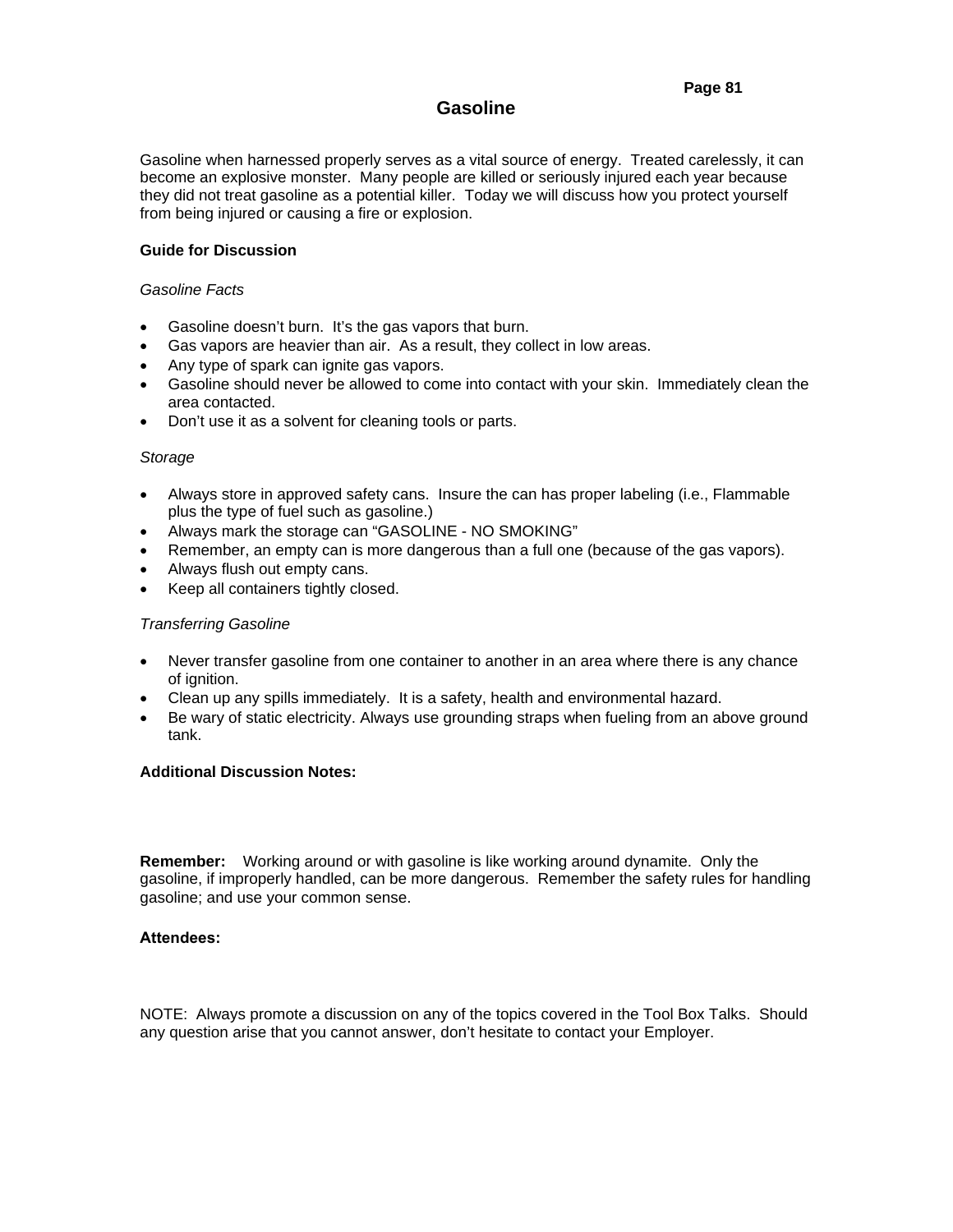#### **Page 82**

# **Safety Away From Work**

Safety at work is hopefully a matter of routine. Just as important as safety on the job, is safety at home. According to one study, you are actually safer at work than at home. For our discussion today, consider driving, home and play.

#### **Guide for Discussion**

#### *Driving*

 Don't speed. Drinking and driving don't mix. Maintain your vehicle in good mechanical condition. Watch out for other drivers. Allow for proper stopping distances. Be courteous, especially if you're in a company vehicle.

#### *Home*

Minimize electrical exposures. Eliminate slipping and tripping hazards. Don't overextend on ladders. Teach your family to identify hazards. Know basic first aid and, if possible, CPR.

#### *Play*

Be careful not to overexert yourself. Loosen up before you begin playing a sport. Don't try to keep up with the children (of all ages). Know any safety rules associated with your forms of recreating (i.e., boating, hunting). Teach your family how to play safely and then enforce the rules.

# **Additional Discussion Notes:**

**Remember:** Our family and friends are very important to us. With a safe driving, living, working and playing environment, we can continue with our friends and family.

#### **Attendees:**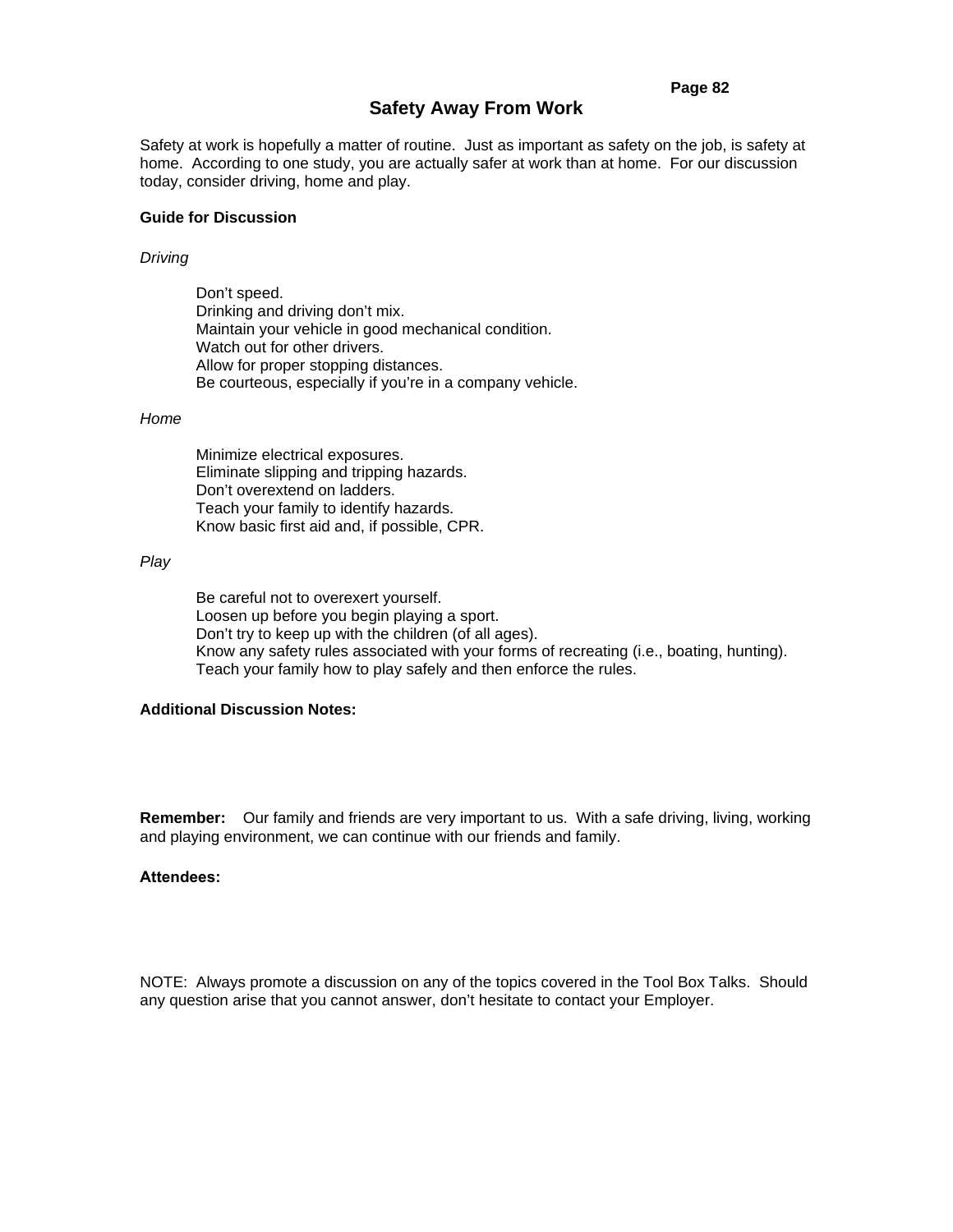# **Compressed Gas Cylinders**

# **Guide for Discussion**

- 1. Always store compressed gas cylinders in a secure upright position.
- 2. Always store with caps over the valves.
- 3. Never store two different types of gases closely together.
- 4. Never tamper with any safety devices on the valve or cylinder.
- 5. Always open valves slowly.
- 6. Avoid storing cylinders in areas of high temperatures (shade works).
- 7. Never use cylinders for rollers or sawhorses.
- 8. Never attempt to repair valves or regulators.
- 9. Separate full cylinders from empty ones.
- 10. Do not try to transfer gases from one cylinder to another.
- 11. Keep a fire extinguisher nearby when handling or working with compressed gas cylinders.
- 12. When in use, keep cylinders secured to a cart designed for that use.
- 13. Remove empty cylinders from the work area.
- 14. Never expose gases to oil or grease.

# **Additional Discussion Notes:**

**Remember:** The improper use of compressed gas cylinders is a common safety violation. Most people think the cylinders are safe. However, they are safe only if treated properly. To insure that they don't become a hazard, follow the basic rules we just discussed.

# **Attendees:**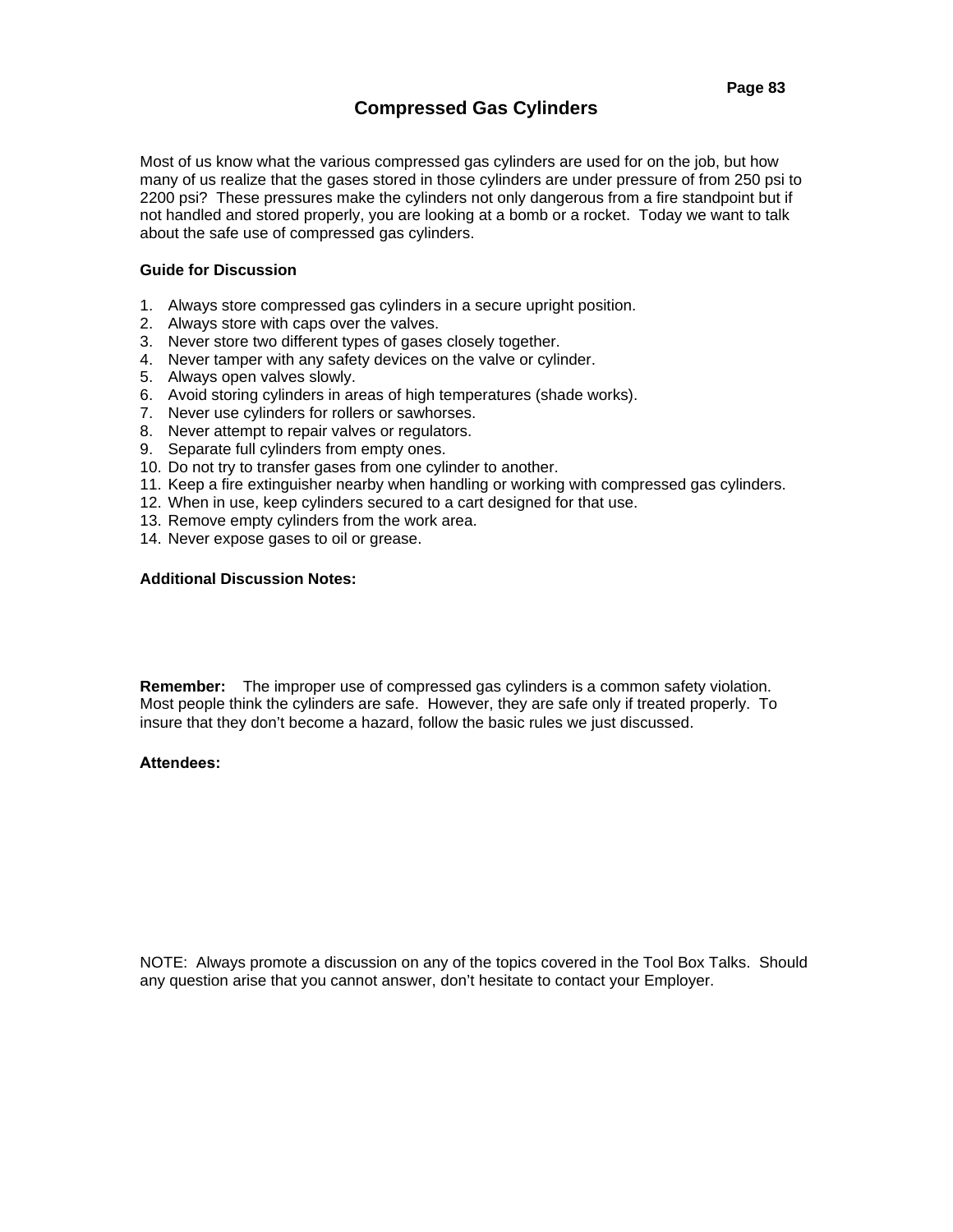# **QUICK REFERENCE GUIDE**

Many standards in WISHA rules require employers to ensure workers are trained to do their jobs safely. If you want to know exactly what a requirement says, this Quick Reference Guide has been included for you. For greater detail, see "Be Trained! A Guide to WISHA's Safety and Health Training Requirements." *Editing Note: Bold ( ) are small c; other ( ) are small i.* 

# **Accident Prevention Signs & Tags**

Workers must be instructed that danger signs indicate immediate danger and caution signs indicate a possible hazard. Safety instruction signs must be used when there is a need for general safety instructions. For more information see:

Caution Signs **WAC 296-24-14005 (2)** Danger Signs **WAC 296-245-14005 (1)** Safety Instruction Signs **WAC 296-24-15005 (3)**

# **Construction Safety Training & Education**

**Harmful Substances**: Workers required to handle or use poisons, caustics, and other harmful substances must have instruction emphasizing hazards, personal hygiene, and personal protective measures.

**Harmful Plants and Animals**: At job sites where harmful plants or animals are present, workers must be instructed on possible hazards, injury avoidance, and first aid.

**Flammable Liquids, Gases, Toxic Materials**: Workers required to handle or use flammable liquids, gases, or toxic materials must be instructed on how to use and handle them safely.

**Confined Spaces:** All workers required to enter confined or enclosed spaces must be instructed about the hazards, precautions, and protective and emergency equipment.

For more information see:

| <b>Confined Spaces</b>    | WAC 296-809-100 through 800 |
|---------------------------|-----------------------------|
| Flammables etc.           | WAC 296-24-69507, 70007     |
| Harmful Plants, Animals   | WAC 296-155-100 (3)         |
| <b>Harmful Substances</b> | WAC 296-24-71521            |
| Ventilation               | WAC 296-24-71507            |

#### **Electrical**

Workers exposed to electrical shock hazards must be trained in safety requirements relevant to their jobs. Both qualified and unqualified persons must be trained. Qualified persons are trained to work on or near exposed energized parts; they must be able to determine exposed live parts, nominal voltage of exposed live parts, and safe clearance distances. Unqualified persons have not been trained to work on or near exposed energized parts.

For more information see:

**WAC 296-45-065**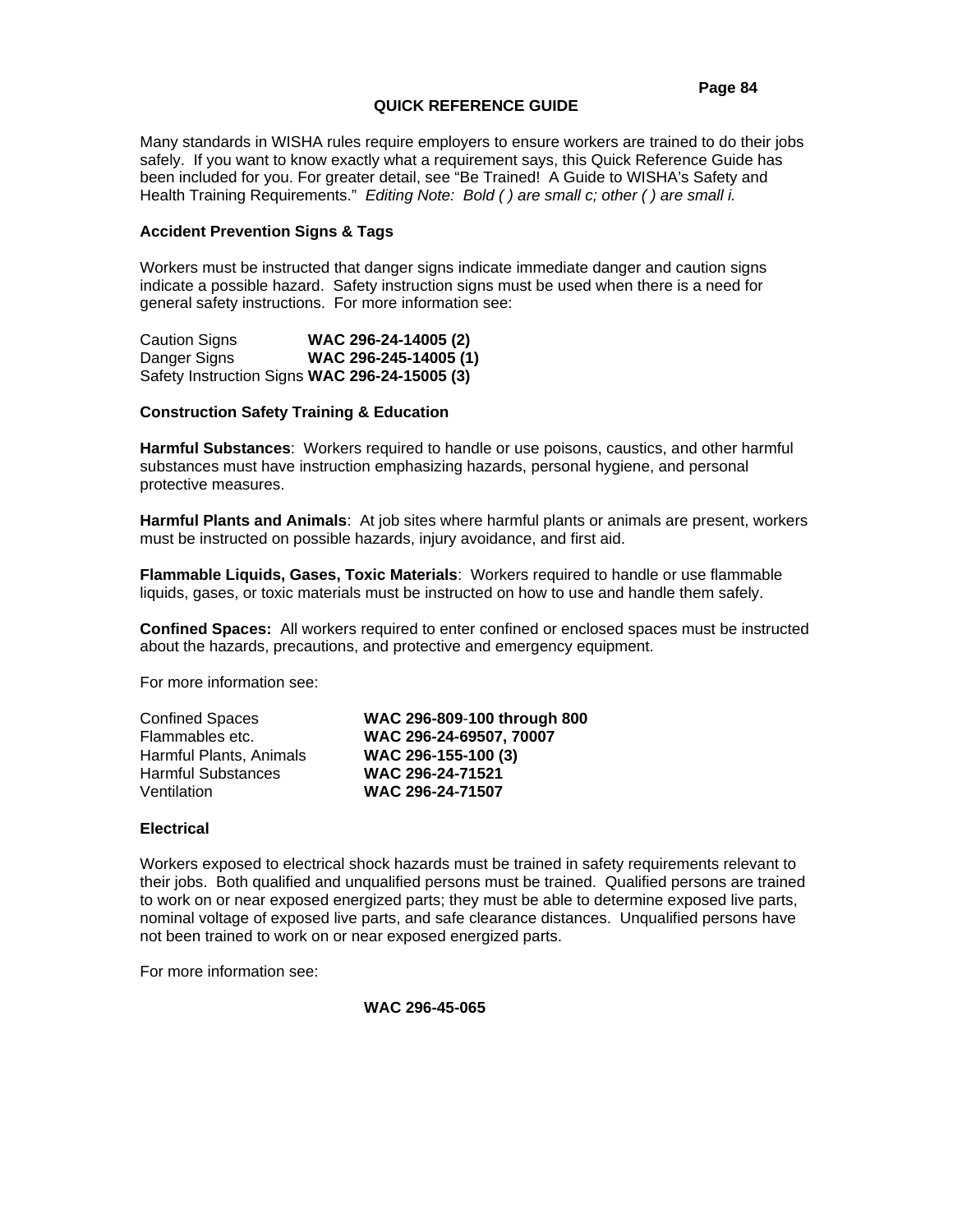# **Page 85**

# **Excavations**

*There are no specific excavation training requirements for workers.* However, employers must ensure that workers recognize and control or eliminate worksite hazards. In addition a competent person must inspect an excavation daily for evidence of cave-in. A registered professional engineer must determine that excavations are a safe distance from existing structures and will not pose a hazard for workers. Support systems must be designed by qualified persons and inspected by a competent person.

For more information see:

| Stability of Adjacent Structures WAC 296-155-655 (9) |                      |
|------------------------------------------------------|----------------------|
| <b>Protection for Workers</b>                        | WAC 296-155-655 (10) |
| <b>Inspections</b>                                   | WAC 296-155-655 (11) |
| Safety Training and Education                        | WAC 296-800-14020    |

# **Fall Protection**

Workers exposed to fall hazards must be trained to recognize the hazard and to use procedures that will minimize them. Training must be done by a competent person who understands the following:

- The nature of fall hazards in the work area.
- Procedures for erecting, maintaining, dissembling and inspecting fall protection systems.
- Use of guardrail systems, personal fall arrest systems, safety net systems, warning line systems, safety monitoring systems and controlled access zones.
- The role of each worker in the safety monitoring system.
- Limitations of mechanical equipment during roofing work on low-sloped roofs.
- Procedures for handling and storing equipment and for erecting overhead protection.
- Workers' roles in fall protection plans.
- The requirements of the fall protection standard.

**Certification:** The employer must certify training for each worker, documenting the worker's name, the training date, and the trainer's signature.

**Retraining:** The employer must retrain any worker who does not have the skills required by this standard.

For more information see:

# **WAC 296-155-717**

See page 97 for information on Stairways & Ladders in Construction in these Tool Box Talks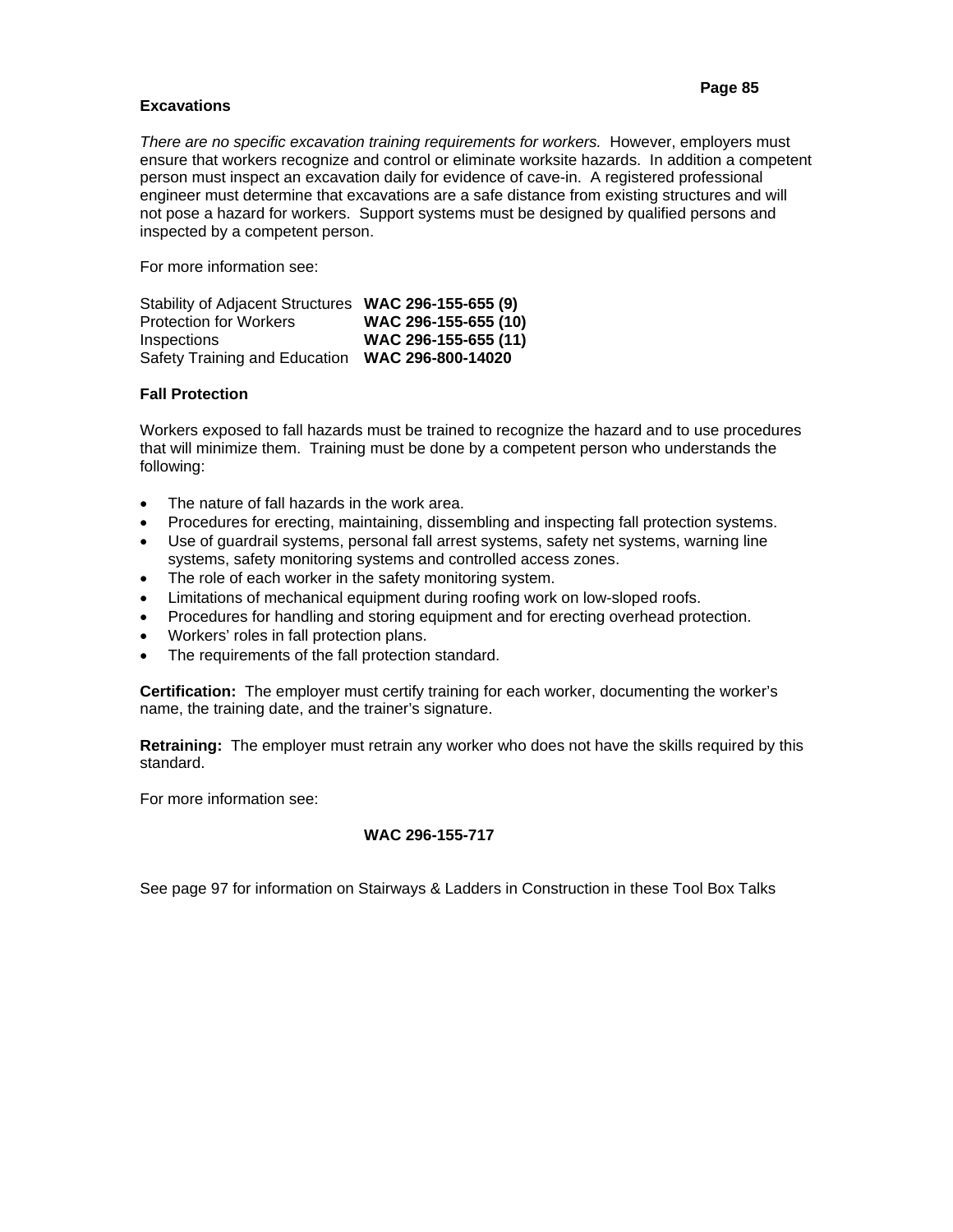# **Hand & Power Tools**

Only workers who have appropriate training are allowed to operate powder-actuated tools.

For more information see:

# **WAC 296-155-36321**

# **Hazard Communications**

This is the "employee's right to know law." Employers are required to provide workers with training and information on hazardous chemicals (and/or materials) in their work areas at the time they first come on to the job and whenever a new hazard is introduced. Training and information must cover the following:

- Hazard communication standard requirements
- Operations where hazardous chemicals are present
- The location and availability of the written hazard communications program
- Methods used to detect the presence or release of hazardous chemicals in the work area
- Hazards of chemicals in the work area
- How workers can protect themselves from chemical hazards, including spills or leads from sealed containers
- The hazard communications program

For more information see:

| Information and Training          | WAC 296-800-17030   |
|-----------------------------------|---------------------|
| Information and Training          | WAC 296-155-180     |
| Leaks and Spills, Containers      | WAC-296-800-17040   |
| Leaks and Spills, Containers      | WAC 296-155-100 (4) |
| <b>Transmittal of Information</b> | WAC 296-800-18005   |
| Transmittal of Information        | WAC 296-800-18010   |
| Transmittal of Information        | WAC 296-800-18015   |
| <b>Transmittal of Information</b> | WAC 296-800-18020   |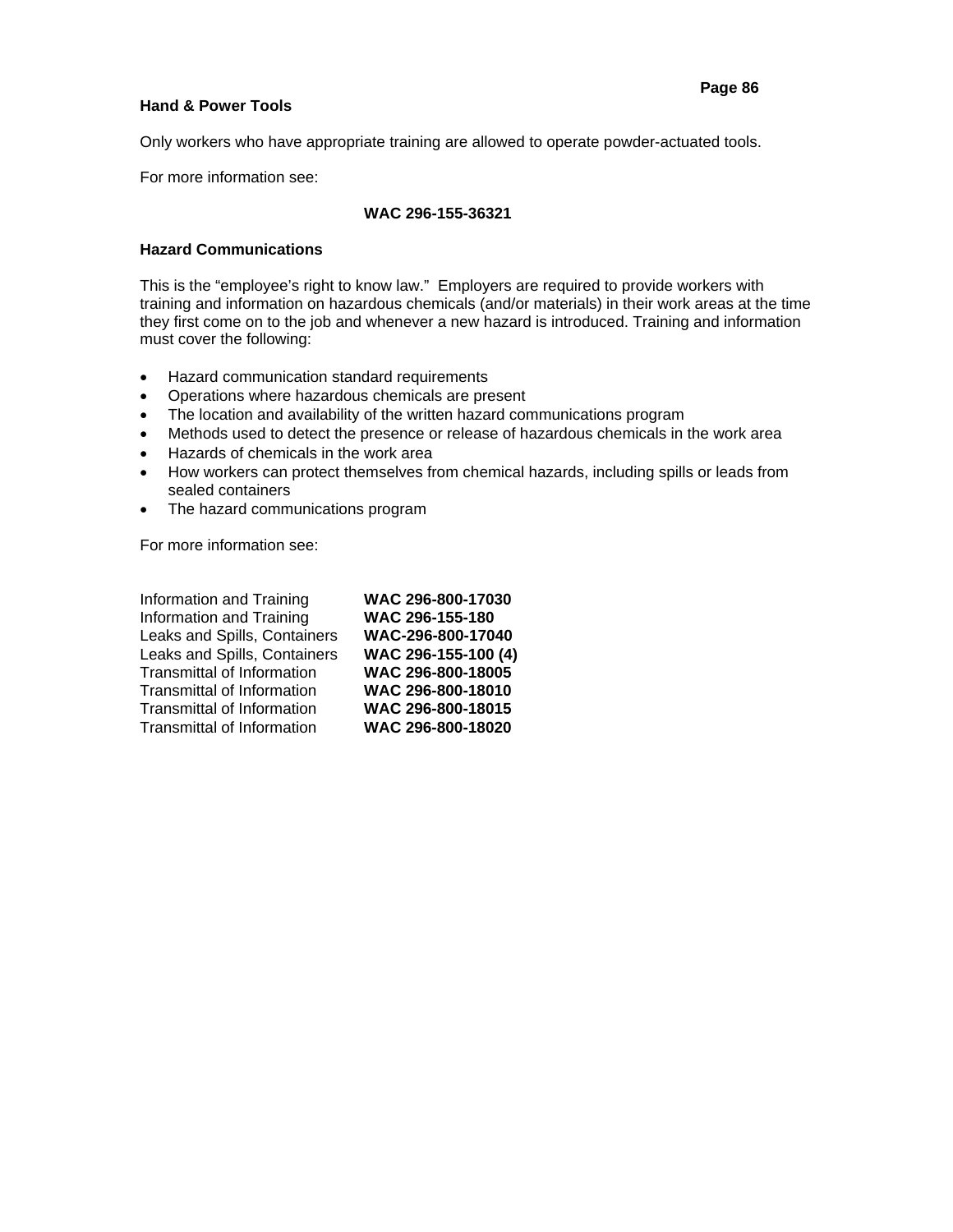# **Noise Exposure**

Workers exposed to high noise levels must be fitted with hearing protectors. The employer must teach workers how to use and care for the protectors.

**Training Program:** The employer must have an annual training program for workers exposed to noise at or above an eight-hour time-weighted average of 85 decibels. Training must be consistent with changes in protective equipment and work processes.

For more information see: **WAC 296-817-2002**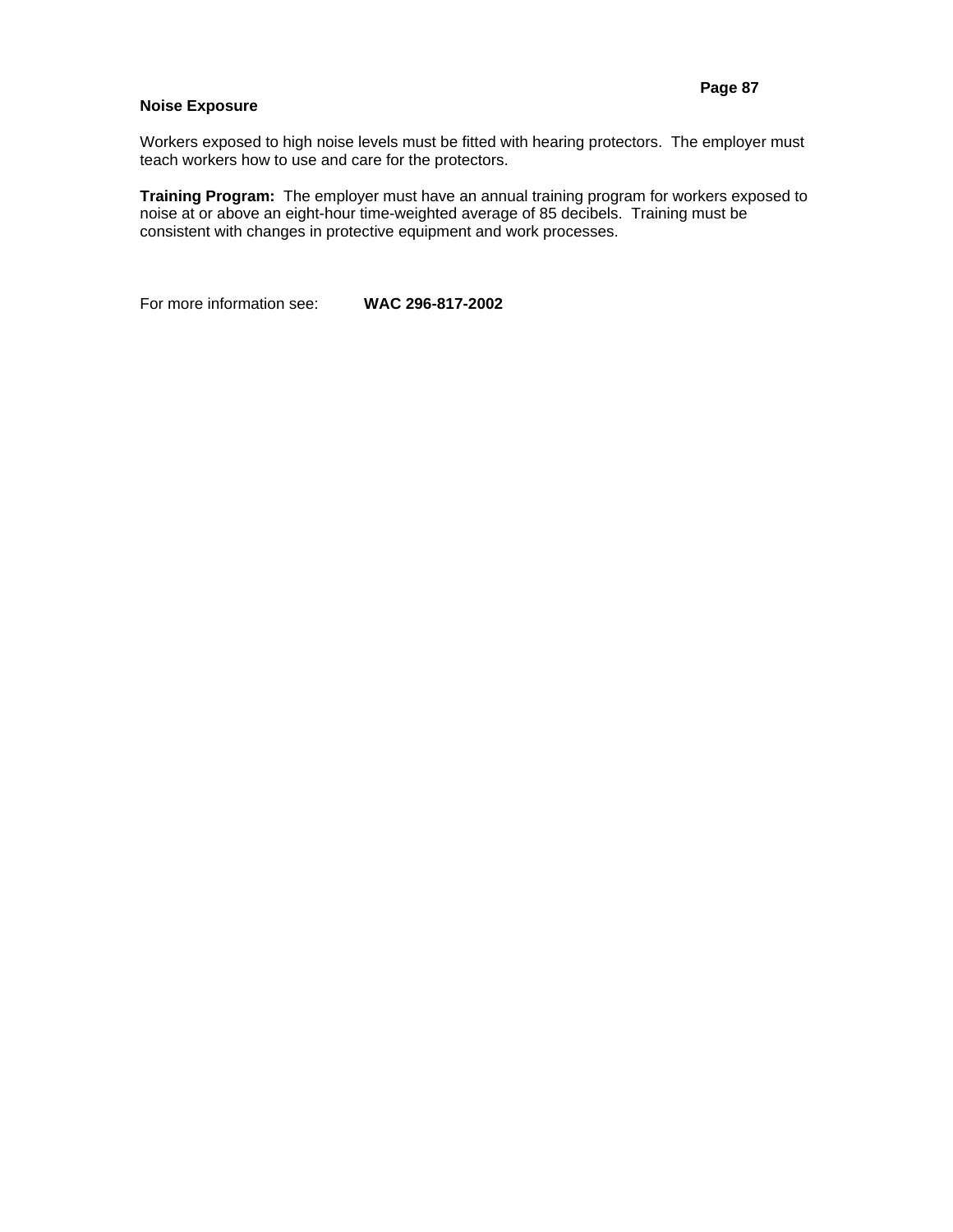# **Permit-Required Confined Spaces WAC 296-809-20002**

Workers exposed to permit space hazards must have the understanding, knowledge, and skills necessary to perform assigned duties. Employers must provide training in the following situations:

- Before the duties are assigned;
- Before any changes in the assigned duties; and
- Whenever workers are deviating from entry procedures.

**Certification:** The employer must certify that workers accomplish required training. Certification must include each worker's name, signatures or initials of trainers, and training dates. The certification must be available for inspection by workers and their authorized representatives.

**Rescue:** The employer must ensure that each member of a rescue team is provided with and trained to use all equipment necessary for permit space rescues.

Each member of the team must be trained to perform assigned rescue duties; receive the training required for authorized entrants; and be trained in basic first-aid and in cardiopulmonary resuscitation (CPR).

At least one member of the rescue service holding current certification in first-aid and in CPR must be available. Attendants may enter a permit space to attempt rescue if they have been trained and equipped for rescue operations.

For more information see:

| Certification             | WAC 296-809-40004 |
|---------------------------|-------------------|
| Rescue                    | WAC 296-809-50014 |
| Training                  | WAC 296-809-40002 |
| <b>Worker Proficiency</b> | WAC 296-809-40004 |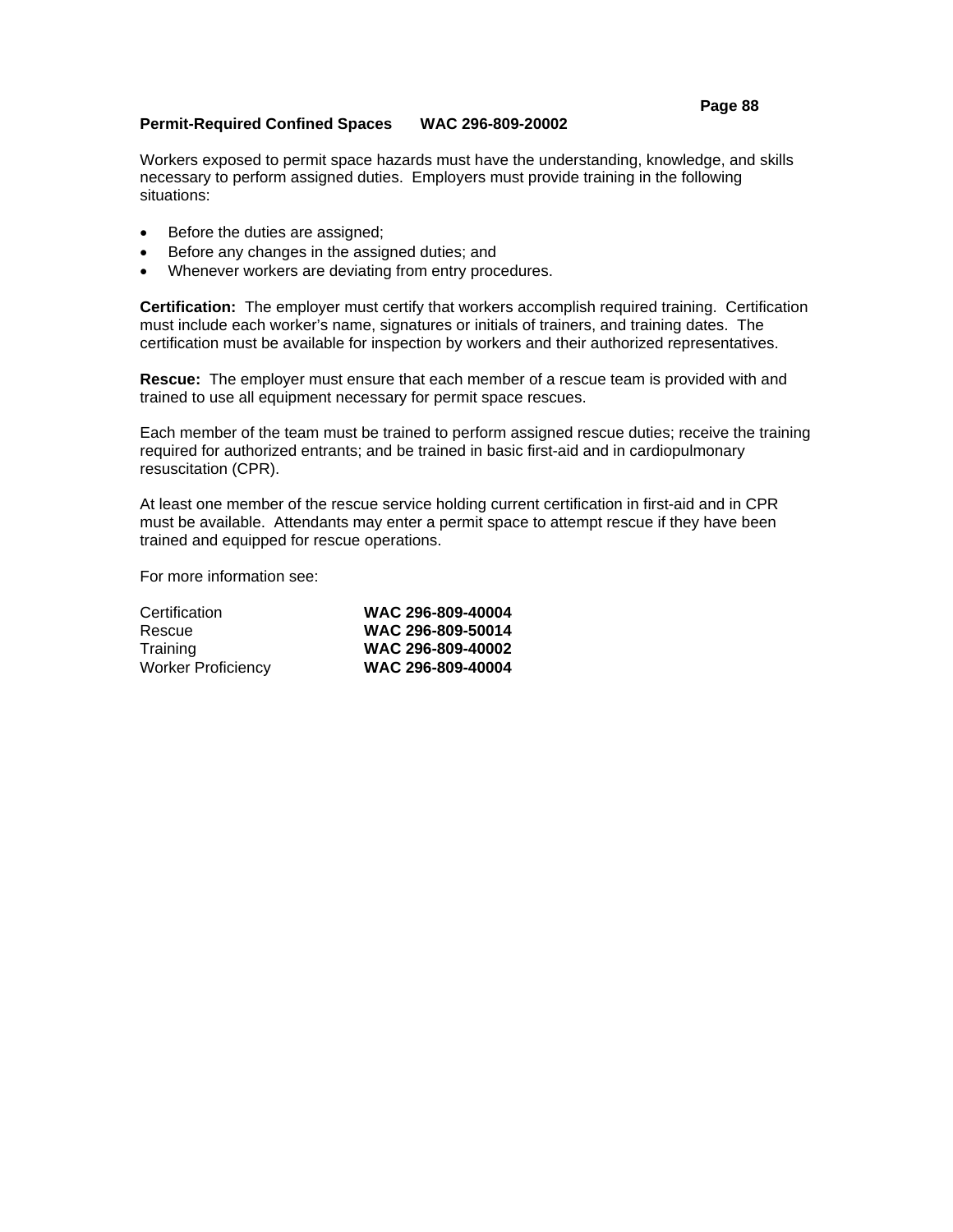# **Personal Protective Equipment (PPE)**

Employers must provide training to workers who use PPE. Training must cover the following:

- When PPE is necessary
- What PPE is necessary
- How to put on, remove, adjust, and wear PPE
- The limitations of PPE
- Care, maintenance, and disposal of PPE

Each worker must understand the training and demonstrate the ability to use PPE properly.

Workers must be retrained when they can't demonstrate required skills and when there are changes in the workplace or in PPE that make previous training obsolete.

Certification: The employer must certify that workers have been trained. The certification must include the trainee's name, training dates, and the type of training received.

For more information see:

| Certification                  | WAC 296-800-16035 |
|--------------------------------|-------------------|
| Performing a Hazard Assessment | WAC 296-800-16005 |
| Documentation                  | WAC 296-800-16010 |
| Selection                      | WAC 296-800-16015 |
| Providing PPE                  | WAC 296-800-16020 |
| Training                       | WAC 296-800-16025 |
|                                |                   |

A written Job Hazard Analysis shall be made that details the type of work being performed, the part(s) of the body which require protection, and the PPE required.

# **Respirator Protection**

Workers must be trained to use respirator protective equipment in dangerous atmospheres. Competent persons must do the training covering respirator selection, use, and maintenance. Trainers must provide users with the opportunity to handle the respirator, have it fitted properly, test its piece-to-face seal, wear it in normal air, and wear it in a test atmosphere.

**Repair Work:** Replacement or repairs must be done only by experienced persons. No attempt must be made to replace components or to make adjustments beyond the manufacturer's recommendations. Reducing or admission valves or regulators must be returned to the manufacturer (or to a trained technician) for repair.

For more information see:

| Repair Work | WAC 296-842-17015 |
|-------------|-------------------|
| Training    | WAC 296-842-16005 |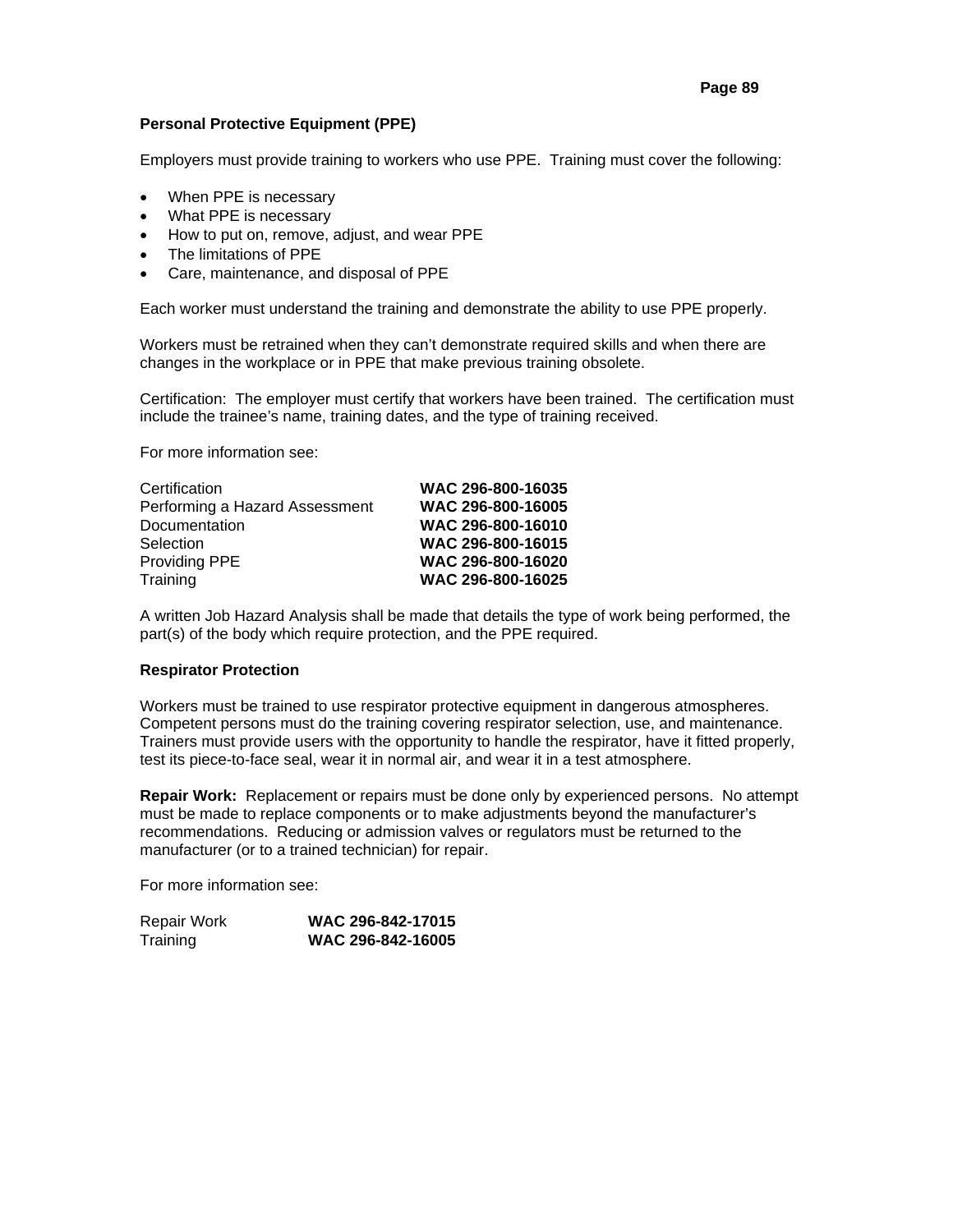# **Safety Committees**

All safety committee members must receive training in workplace hazard identification and effective accident and incident investigations.

Employers must compensate workers who participate in safety committee training at their regular hourly wage.

# **Site Clearing**

Workers who do preconstruction site clearing must be instructed in first aid and protected from irritants and toxic plants.

For more information see:

# **WAC 296-155-625 (1) (i)**

# **Stairways & Ladders in Construction**

The employer must provide training for workers who use ladders and stairways during construction work. Workers must recognize ladder and stairway hazards and how to minimize the hazards. Workers must be trained by a competent person and must understand the following:

- Fall hazards in the work area.
- Procedures for erecting, maintaining, and disassembling fall-protection systems.
- Proper construction, use, placement, and care of stairways and ladders.
- Maximum intended load-carrying capacities of ladders.

For more information see:

Training Program **WAC 296-155-48060-1 (a)** Training Requirements **WAC 296-155-48060-1 (b)**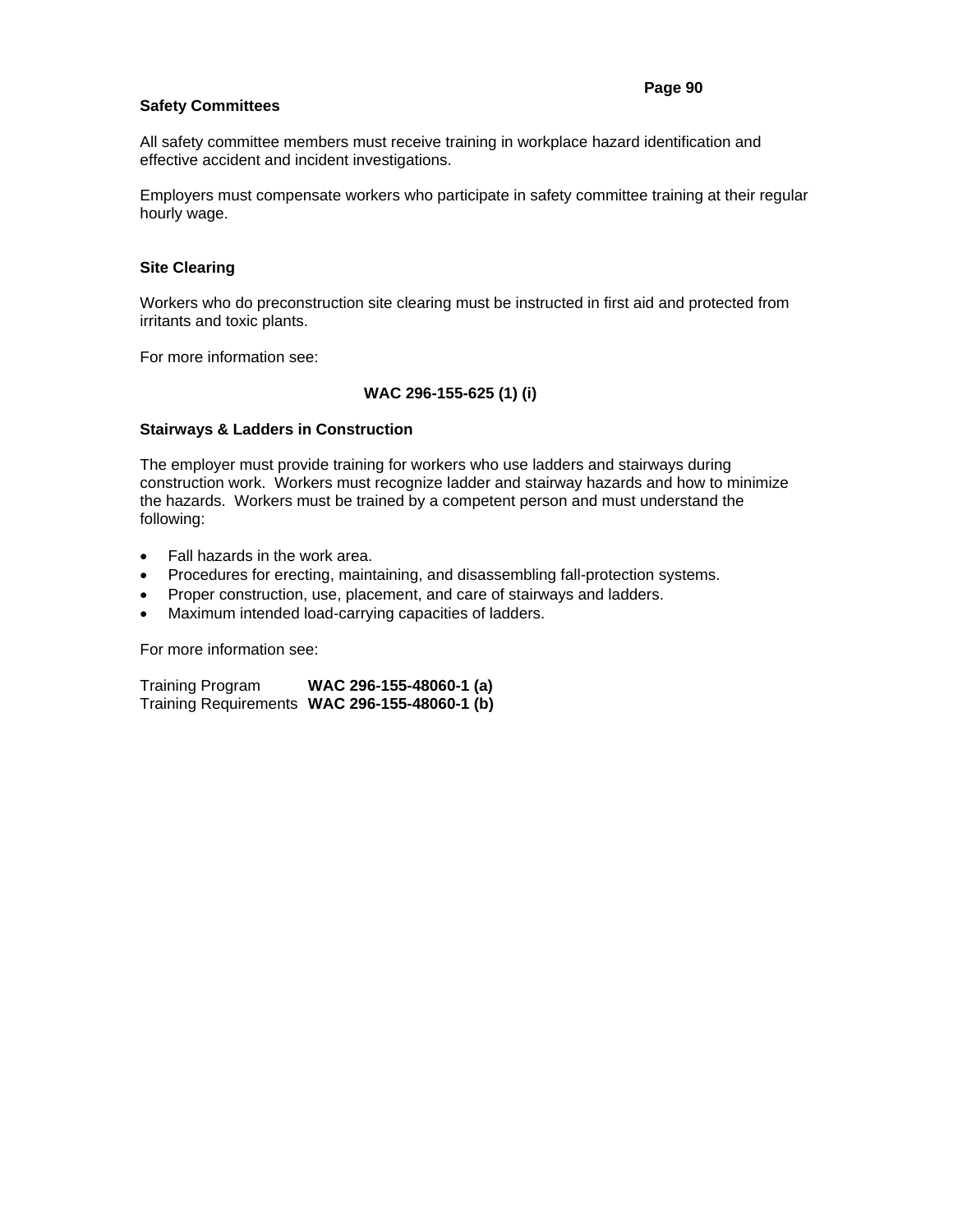# **WISHA Recommended Periodic Training and/or Certification**

| Topic                                                   | Frequency                                                         | Certification |
|---------------------------------------------------------|-------------------------------------------------------------------|---------------|
| Acrylonitrile<br>WAC 296-62-07336 (15)                  | Prior to exposure and<br>retraining yearly                        | No            |
| <b>Agriculture</b>                                      |                                                                   |               |
| <b>Aerial Manlift</b><br>WAC 307-27010 (3)              | Prior to opreation and<br>retraining if required                  | Recommended   |
| Anhydrous Ammonia<br>WAC 296-307-40027 (1)              | Prior to handling and<br>retraining if required                   | Recommended   |
| <b>Bloodborne Pathogens</b><br>WAC 296-62-08001 (7) (b) | Prior to exposure and<br>retraining yearly                        | Recommended   |
| <b>Chemical Hazards</b><br>WAC 296-307-55030            | Prior to exposure and<br>whenever new chemicals<br>are introduced | No            |
| Cherry Camp<br>WAC 307-16325 (2) (a)                    | On hiring                                                         | No            |
| Electrical<br>WAC 296-307-37803                         | Prior to exposure and<br>retraining if required                   | <b>No</b>     |
| <b>Field Sanitation</b><br>WAC 296-307-09509            | On hiring                                                         | No            |
| <b>Fire Protection</b><br>WAC 296-307-34021             | On hiring and<br>retraining yearly                                | Recommended   |
| <b>First Aid</b><br>WAC 296-307-03910                   | Every two years                                                   | Yes           |
| <b>General Safety</b><br>WAC 296-307-018                | On hiring                                                         | No            |
| Guarding tools and equipment<br>WAC 296-307-18015       | On hiring and<br>retraining yearly                                | No            |
| Hazardous Material Clean-up<br>WAC 296-62-3040          | Prior to exposure and<br>annual refresher                         | Yes           |
| <b>Hearing Conservation</b><br>WAC 296-62-09035         | Prior to exposure and<br>annual refresher                         | Yes           |
| Ladders<br>WAC 296-307-05503                            | Prior to use                                                      | No            |
| Lockout / Tagout<br>WAC 269-307-32019                   | Prior to exposure and<br>retraining if required                   | No            |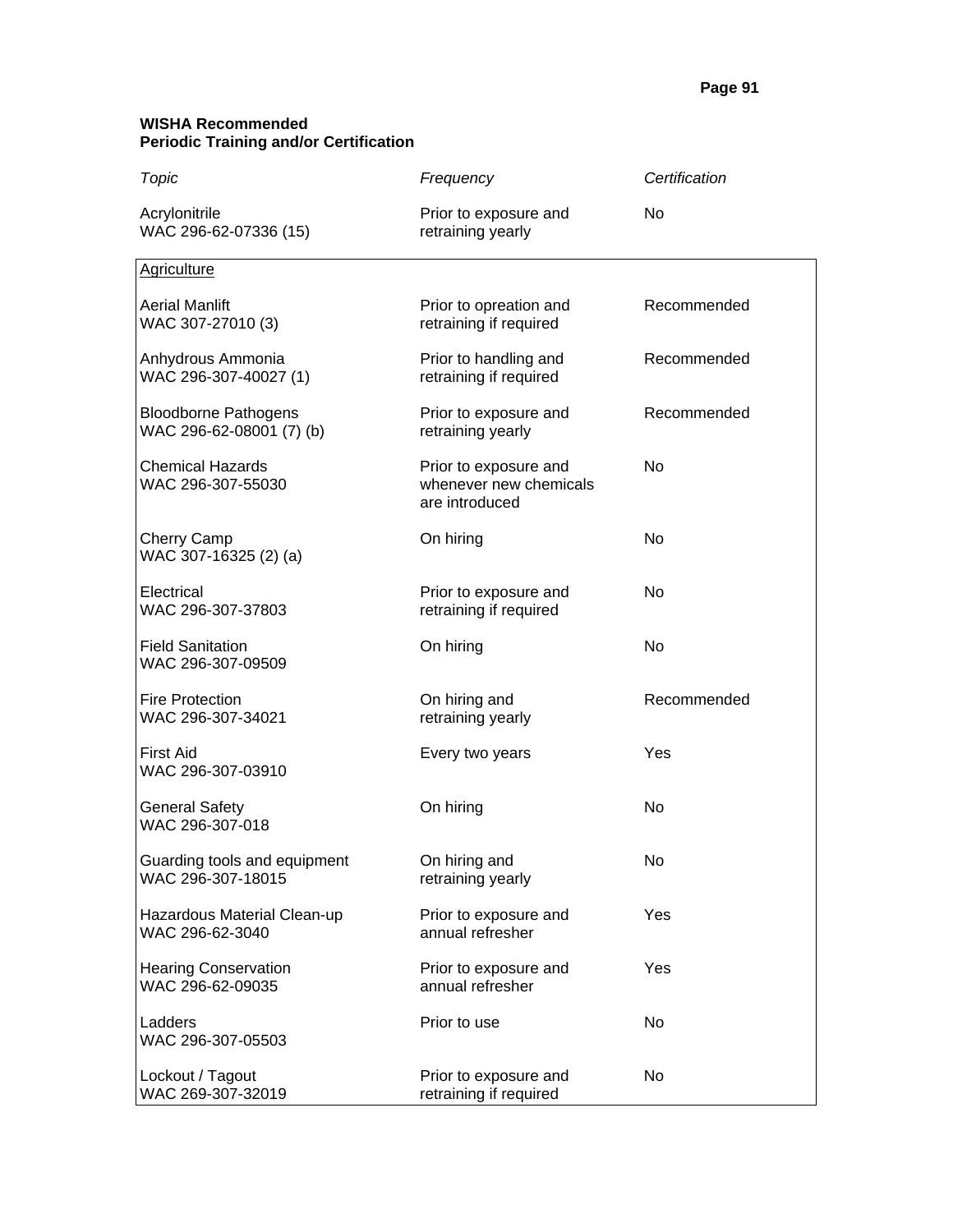| Agriculture (continued)                                                      |                                                  |                               |
|------------------------------------------------------------------------------|--------------------------------------------------|-------------------------------|
| LPG Installation, rempoval,<br>operation, & maintenance<br>WAC 296-307-41043 | Prior to activity and<br>annual refresher        | <b>No</b>                     |
| <b>New Hire Orientation</b><br>WAC 296-307-030                               | On hiring                                        | N <sub>0</sub>                |
| Personal Protective Equipment<br>WAC 296-307-10025                           | On hiring                                        | <b>No</b>                     |
| Pesticides<br>WAC 296-307-12040                                              | Prior to exposure                                | No.                           |
| Pesticide Handler<br>WAC 296-307-13025 (3) (d) (xiii)                        | Prior to exposure and<br>retraining yearly       | Yes                           |
| <b>Powered Industrial Trucks</b><br>WAC 296-307-52029                        | Prior to operation and<br>within three years     | Yes                           |
| <b>Rim Wheel Service</b><br>WAC 296-307-53005 (1)                            | On hiring                                        | N <sub>0</sub>                |
| <b>Roll Over Structures</b><br>WAC 296-307-08018                             | Prior to opreation and<br>retraining yearly      | N <sub>0</sub>                |
| <b>Temporary Housing</b><br>WAC 296-307-16125 (2) (a)                        | On hiring                                        | No                            |
| Vehicles & Farm Equipment<br>WAC 296-307-07005                               | Prior to operation                               | <b>Valid Drivers Liscense</b> |
| Welding<br>WAC 296-307-48001 (4)                                             | Prior to activity                                | No.                           |
| Ammonia Handling<br>WAC 296-24-51009 (10) (a)                                | Prior to exposure                                | No                            |
| Asbestos (Anthophyllite)<br>WAC 296-62-07722 (1)                             | Prior to exposure and<br>retraining yearly       | Yes                           |
| <b>Asbestos Worker</b><br>WAC 296-65-005                                     | Prior to exposure and<br>retraining yearly       | Yes                           |
| <b>Benzene</b><br>WAC 296-62-07523 (10) (c)                                  | Prior to exposure and<br>retraining yearly       | Recommended                   |
| <b>Bloodborne Pathogens</b><br>WAC 296-823-120                               | Prior to exposure and<br>retraining yearly       | No                            |
| Boom supported elevating work<br>Platform<br>WAC 296-24-87510 (18)           | Prior to opreation and<br>retraining if required | Recomnmended                  |
| <b>Butadiene</b>                                                             | Prior to exposure and                            | Recommended                   |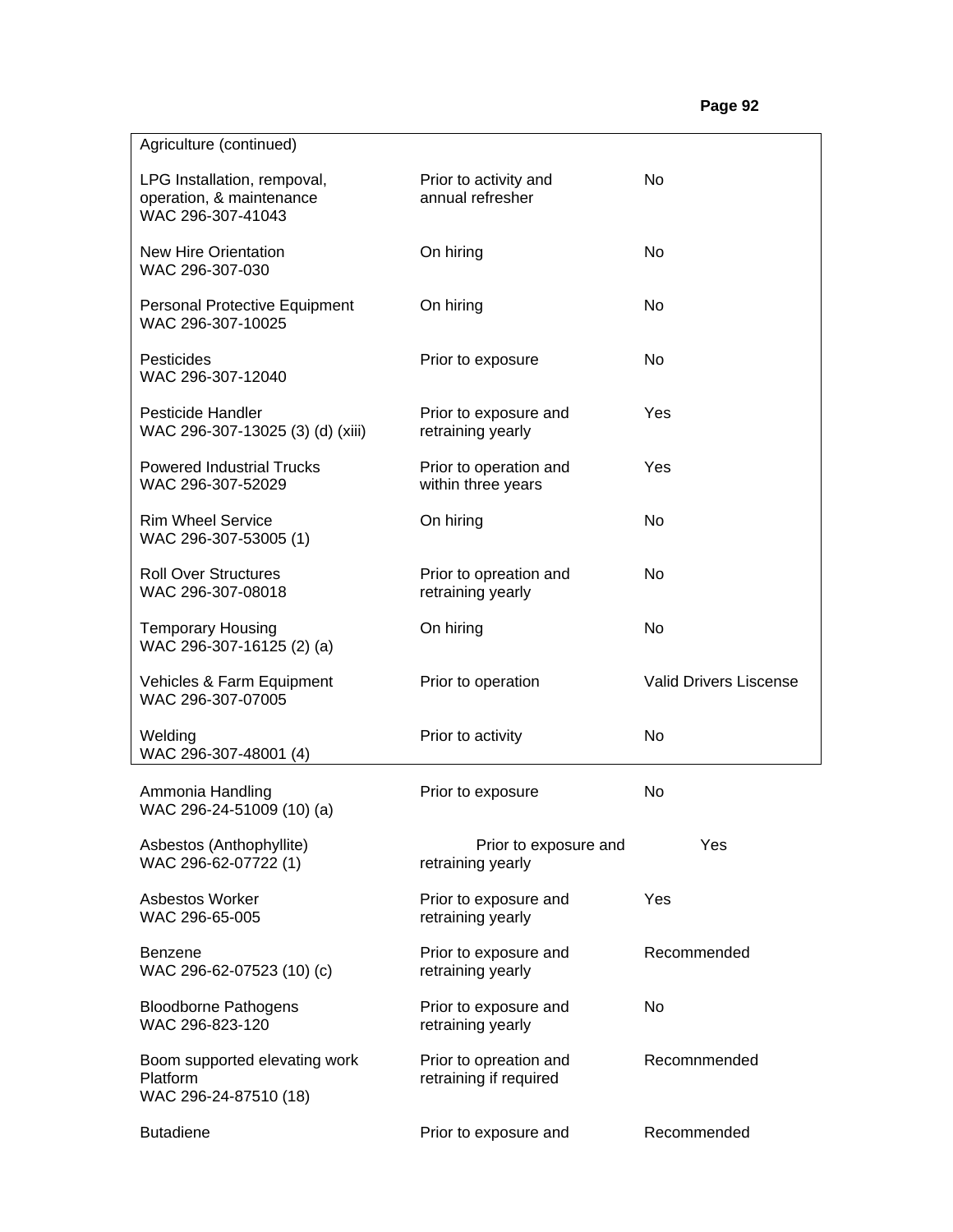| WAC 296-62-07460 (12) (b)                                                                                                                       | retraining yearly                                                           |                          |
|-------------------------------------------------------------------------------------------------------------------------------------------------|-----------------------------------------------------------------------------|--------------------------|
|                                                                                                                                                 |                                                                             | Page 93                  |
| Cadmium<br>WAC 296-62-07425 (4)                                                                                                                 | Prior to exposure and<br>retraining yearly                                  | Recommended              |
| <b>Chemical Hazard Communications</b><br>(Package, Handle, React,<br>Emit, Extract, Generate as a<br>by-product, Transfer.<br>WAC 296-800-17030 | On hiring and whenever a new No<br>hazard is introduced in the<br>work area |                          |
| <b>Coke Ovens</b><br>WAC 296-62-200019                                                                                                          | On hiring and<br>retraining yearly                                          | No                       |
| <b>Commercial Diving</b><br>WAC 296-37-520                                                                                                      | On hiring and<br>retraining if required                                     | Recommended              |
| <b>Confined Spaces</b><br>WAC 296-809-400                                                                                                       | Prior to exposure and<br>as needed                                          | Yes                      |
| Construction                                                                                                                                    |                                                                             |                          |
| <b>Chemical Hazards</b><br>WAC 296-800-170                                                                                                      | On hiring/retraining as<br>required                                         | Recommended              |
| <b>Equipment Operation</b><br>296-155-035-2                                                                                                     | Prior to use and as<br>required                                             | Recommended              |
| <b>Fall Protection</b><br>WAC 296-155-24505 (4)                                                                                                 | As necessary to maintain<br>proficiency                                     | No                       |
| First Aid<br>WAC 296-155-120                                                                                                                    | Prior to activity                                                           | <b>Valid Certificate</b> |
| Flagger, Construction<br>WAC 296-155-307 (7)                                                                                                    | On hiring/retraining every<br>three years                                   | Yes                      |
| Ladder<br>WAC 296-155-48060                                                                                                                     | On hiring/retraining if<br>required                                         | No                       |
| Lead Exposure<br>WAC 296-155-17625 (1) (b)                                                                                                      | Prior to exposure and<br>retraining yearly                                  | Yes                      |
| Occup. Health & Safety<br>WAC 296-155-100 (1) (c)                                                                                               | On hiring/retraining if<br>required                                         | Recommended              |
| Rigging, multiple lift<br>WAC 296-155-717 (3)                                                                                                   | As necessary to maintain<br>proficiency                                     | No                       |
| <b>Rim Wheels</b><br>WAC 296-155-6175 (1)                                                                                                       | On hiring/retraining if<br>required                                         | No                       |
| Scaffold erection/dismantle<br>WAC 296-155-493 (2)                                                                                              | Prior to use and<br>retraining if required                                  | Recommended              |
| Scaffold use (working from)<br>WAC 296-155-493 (1)                                                                                              | Prior to use and<br>retraining if required                                  | Recomnmended             |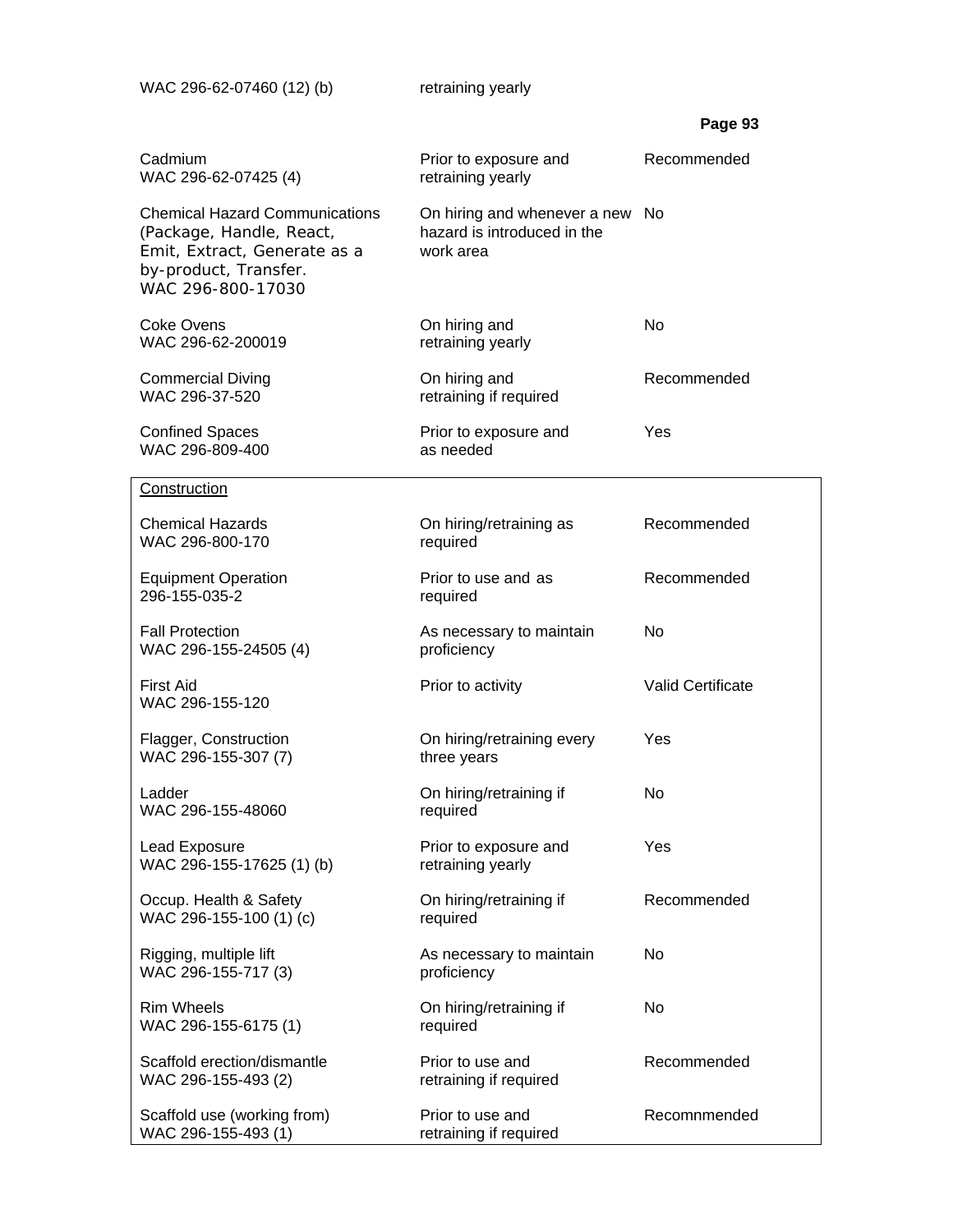# **Page 94**

| Crane<br>WAC 296-24-23529 (1)                                         | Prior to opreation and<br>retraining if required or<br>within three years | Yes                                            |
|-----------------------------------------------------------------------|---------------------------------------------------------------------------|------------------------------------------------|
| Crime Prevention, Late Night Retail<br>WAC 296-832-200                | On hiring and<br>retraining yearly                                        | No                                             |
| Electrical, risk of shock<br>WAC 296-24-970 (1)                       | Prior to exposure and<br>retraining yearly                                | No                                             |
| Electrical, work on/near exposed<br>energized parts<br>WAC 296-24-960 | Prior to exposure and<br>retraining yearly                                | <b>No</b>                                      |
| <b>Emergency Response Responder</b><br>WAC 296-62-41021               | On hiring/retraining if<br>required                                       | No                                             |
| Equipment Operator, Ski Area<br>WAC 296-59-015 (2)                    | On hiring/retraining if<br>required                                       | No                                             |
| First Aid (general industry)<br>WAC 296-800-15005                     | As necessary to maintain<br>proficiency                                   | Yes                                            |
| <b>Hazard Communication</b><br>WAC 296-800-17030                      | Annual refresher including<br>correct respirator wear                     | No                                             |
| <b>Hazardous Waste Operations</b><br>296-843-200                      | Prior to exposure and<br>yearly recertification                           | Yes                                            |
| <b>Industrial Powered Lift Truck</b><br>WAC 296-24-23025 (1)          | Prior to opreation and<br>retraining if required or<br>within three years | Recommended                                    |
| LASER<br>WAC 296-62-09005 (4) (f)                                     | Prior to exposure and<br>retraining yearly                                | No                                             |
| Lockout/Tagout<br>WAC 296-24-11005 (7) (c)                            | Prior to exposure and<br>retraining yearly                                | No                                             |
| Logging Operations<br>WAC 296-54-507 (1)                              | On hiring/retraining if<br>required                                       | No                                             |
| Mobile Equip. Operator, Ski Area<br>WAC 296-59-090 (2) (b)            | On hiring/retraining if<br>required                                       | No                                             |
| New Employee Training and/or<br>Orientation<br>WAC 296-800-14020      | On hiring                                                                 | Recommended<br>Sign-off on<br>company policies |
| Noise Exposure<br>WAC 296-817-2002                                    | Annual, for each worker in a<br>hearing conservation program              | Yes                                            |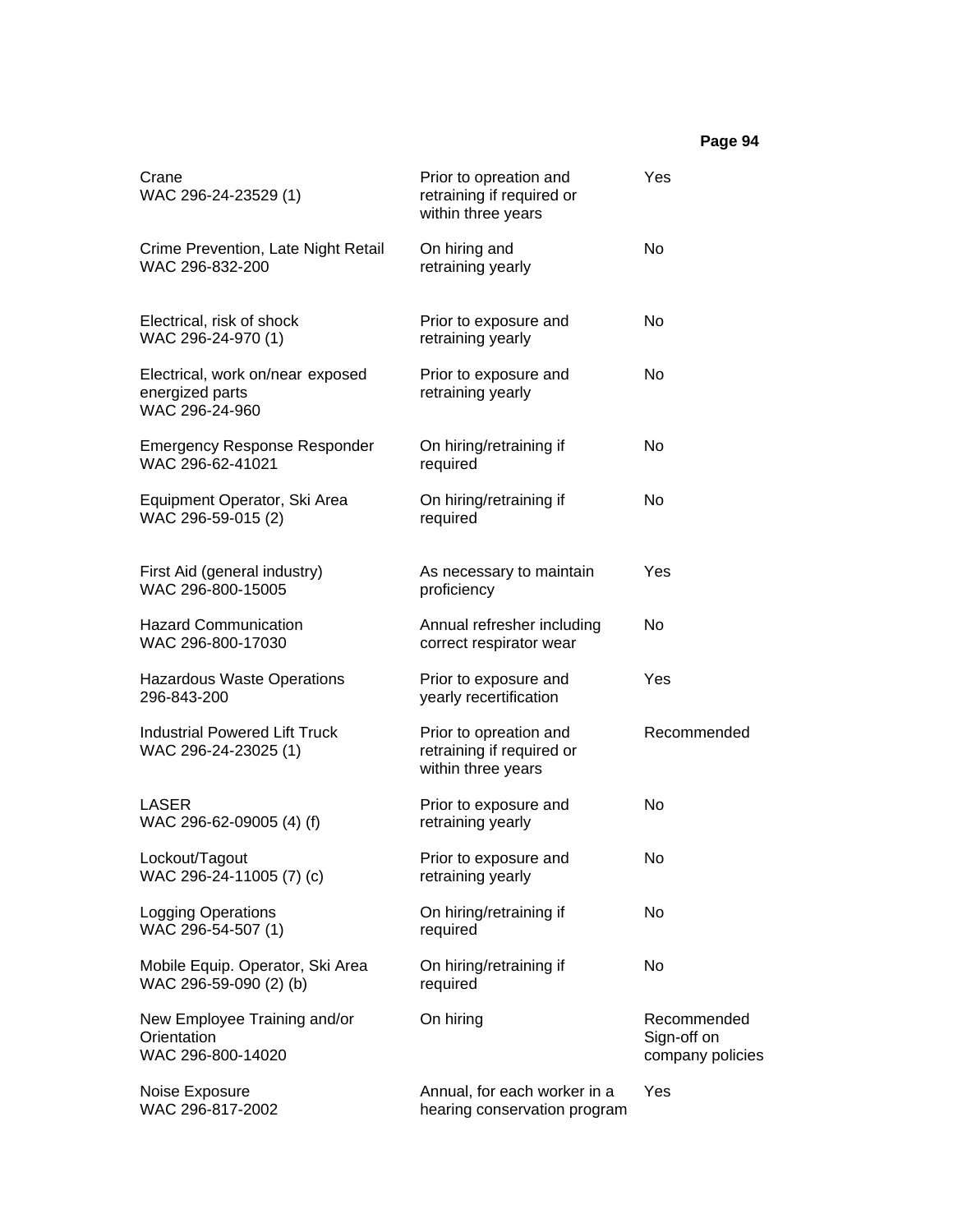| <b>Permit-Required Confined Spaces</b><br>WAC 296-809-40002            | As necessary to maintain<br>proficiency          | No             |
|------------------------------------------------------------------------|--------------------------------------------------|----------------|
|                                                                        |                                                  | Page 95        |
| Portable Fire Extinguisher Use<br>WAC 296-800-300                      | On hiring/retraining if required                 | No.            |
| <b>Powder Actuated Tools</b><br>WAC 296-807-15005                      | As necessary to maintain<br>proficiency          | Yes            |
| Respirators<br>WAC 296-842-16005                                       | Prior to exposure and<br>retraining yearly       | No             |
| <b>Robotics</b><br><b>WRD 87-3</b>                                     | On hiring/retraining if<br>required              | No             |
| Sawmill Occup. Health & Safety<br>WAC 296-78-515 (1) (c)               | On hiring/retraining if<br>required              | Recommended    |
| Scaffold erection/dismantle<br>WAC 296-24-86020 (2)                    | Prior to use and<br>retraining if required       | N <sub>0</sub> |
| Scaffold use (working from)<br>WAC 296-24-86020 (1)                    | Prior to use and<br>retraining if required       | Recomnmended   |
| Self-propelled elevating work<br>Platform<br>WAC 296-24-87505 (14)     | Prior to opreation and<br>retraining if required | Recomnmended   |
| <b>Window Cleaning</b><br>WAC 296-878-110                              | As necessary to maintain<br>proficiency          | No             |
| 1,2-Dibromo-3-Chloropropane<br>WAC 62-07342 (15) (a)                   | Prior to exposure and<br>retraining if required  | No             |
| <b>WISHA Required</b><br><b>Periodic Training and/or Certification</b> |                                                  |                |
| Personal Protective Equipment<br>WAC 296-800-160                       | On hiring/retraining if required                 | Yes            |
| No specific WISHA trainng Required                                     |                                                  |                |
| Textile Industry WAC 296-301                                           |                                                  |                |

Bakery Equipment WAC 296-302 LaundryMachinery and Operations WAC 296-303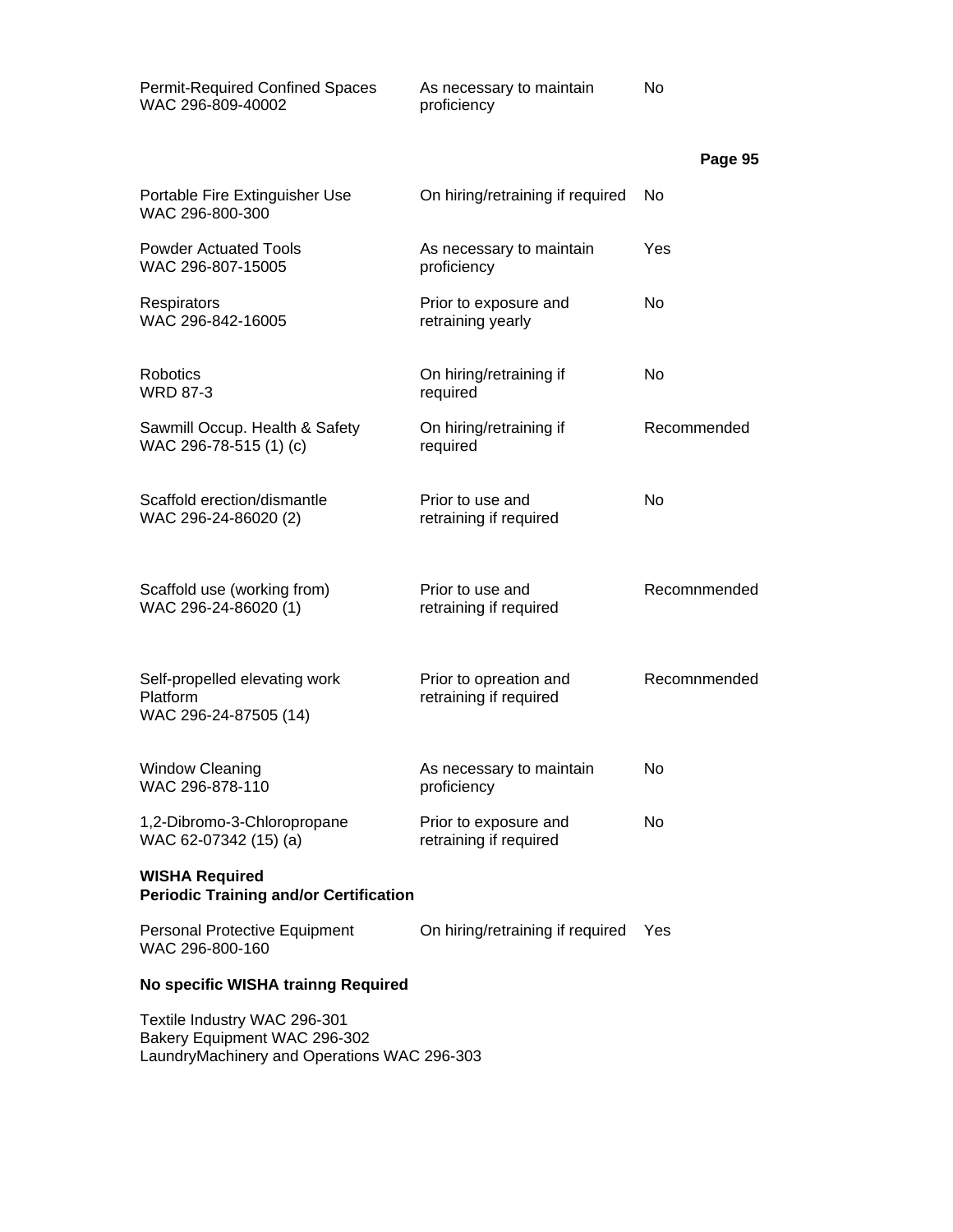# **Page 96 Page 96**

# **Tool Box Talk Training Record**

#### Safety Subject Area/Topic **Date Presented** Date Presented

# **Safety Training**

Whose Responsibility Is It? The Deadly Dozen Why Accidents Occur Recognizing Unsafe Conditions Shop Safety What Does An Accident Cost Near Misses Care For The Injured Accidents Are Avoidable Listen For Danger Accident/Incident Reporting Sample Report Form

#### **Common Sense Subjects**

Safety Is Common Sense Keeping In Shape Warming Up Proper Lifting **Horseplay** Short Cuts

#### **Protecting the Public**

Protecting the Public Children And Construction Vehicle Operations Traffic Control Barricades & Warning Devices

#### **Effects of Weather**

Effects of Weather Heat Exhaustion/Sunstroke Dressing for Winter Work

# **Personal Protective Equipment**

Construction Clothing Head Protection -- Hard Hats Eye Protection Foot Protection Hand Protection Personal Protective Equipment – Concrete Construction Knee Pads Respirators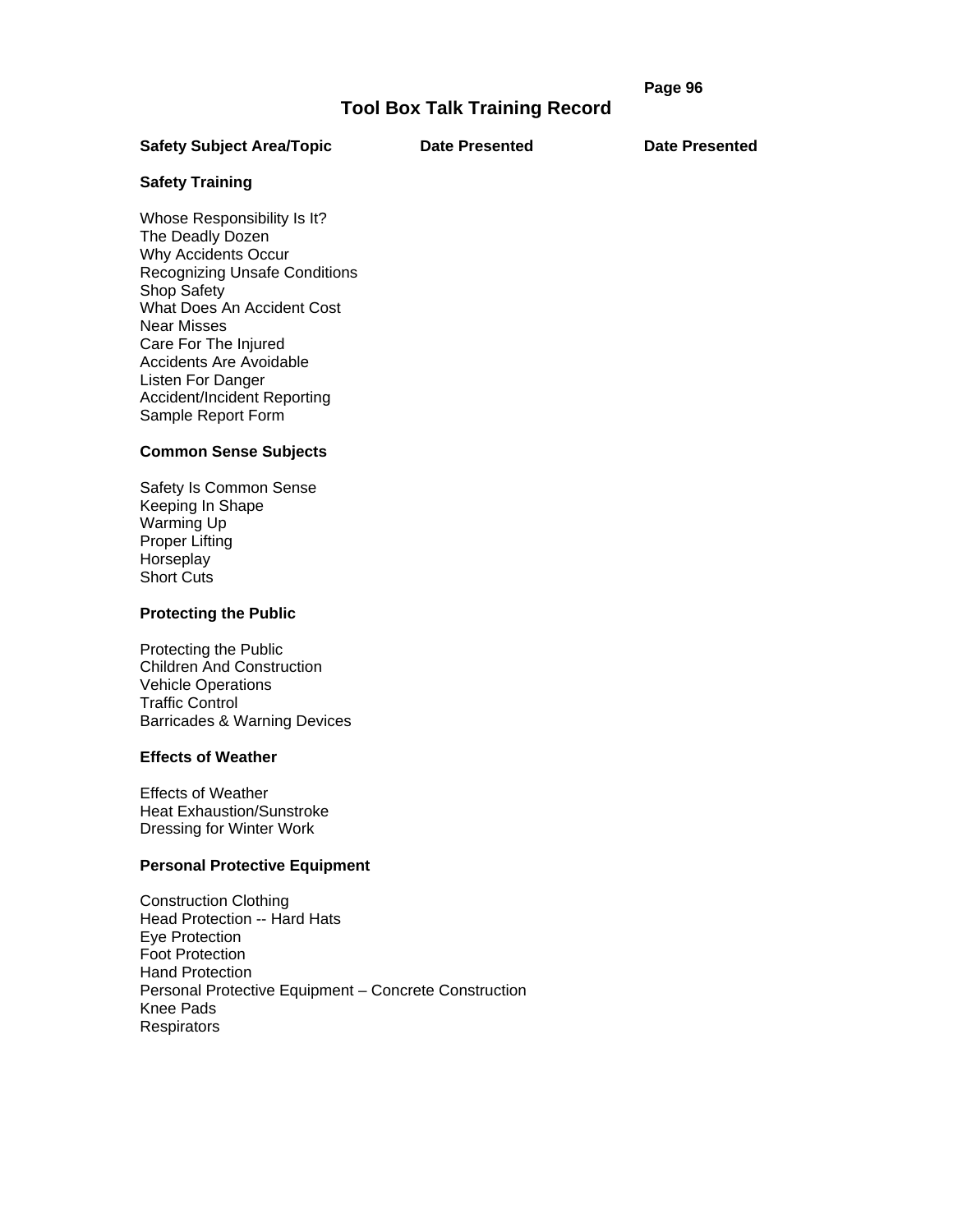| <b>Safety Subject Area/Topic</b> | <b>Date Presented</b> | <b>Date Presented</b> |
|----------------------------------|-----------------------|-----------------------|
|                                  |                       |                       |

# **Housekeeping**

Housekeeping Trash Chutes Material Storage Material Handling The Spotter Signaling Techniques

# **Tool Use and Care**

The Right Tool For The Right Job Hand Tools **Screwdrivers Wrenches** Hammers/Chisels Nails Are Dangerous Too Table Saws Electric Power Tools Electric Hand Saws Portable Electric Tools Powder Actuated Tools Chain Saws

# **JOB SITE HAZARDS – THE BIG FOUR**

# **Falls From Elevated Heights**

Falls **Ladders** Fall Causes Death: Ladders Are Killers Floors and Other Openings **Guardrails** Ramps and Runways Full Body Harnesses/Lifelines Washington Training Requirements - Fall Hazards

# **Being Caught Between or Under**

**Excavations** Excavation: Additional Discussion Points **Trenching** Dangers Overhead Working in Confined Spaces Heavy Equipment Heavy Equipment Hazards Working Around Cranes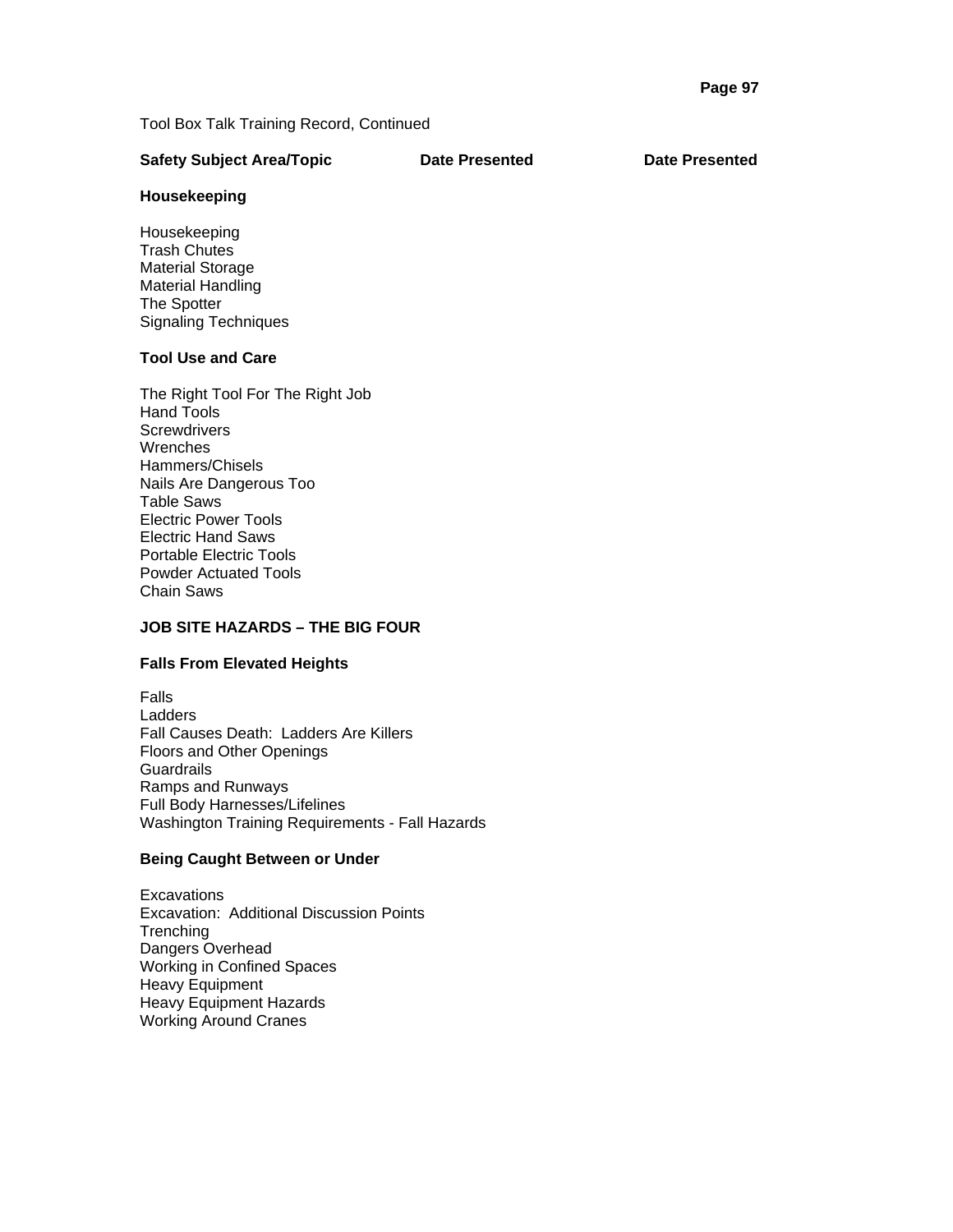**Page 98** 

Tool Box Talk Training Record, Continued

# Safety Subject Area/Topic **Date Presented** Date Presented

# **Electrical**

Electrical Hazards Assured Grounding Program Power Lines and Mobile Cranes

# **Fire Protection**

Fire Protection and Control Fire Extinguishers Refueling Equipment **Gasoline** 

# **Other**

Safety Away From Work

# **Future Topics/Topic Expansion**

Compressed Gas Cylinders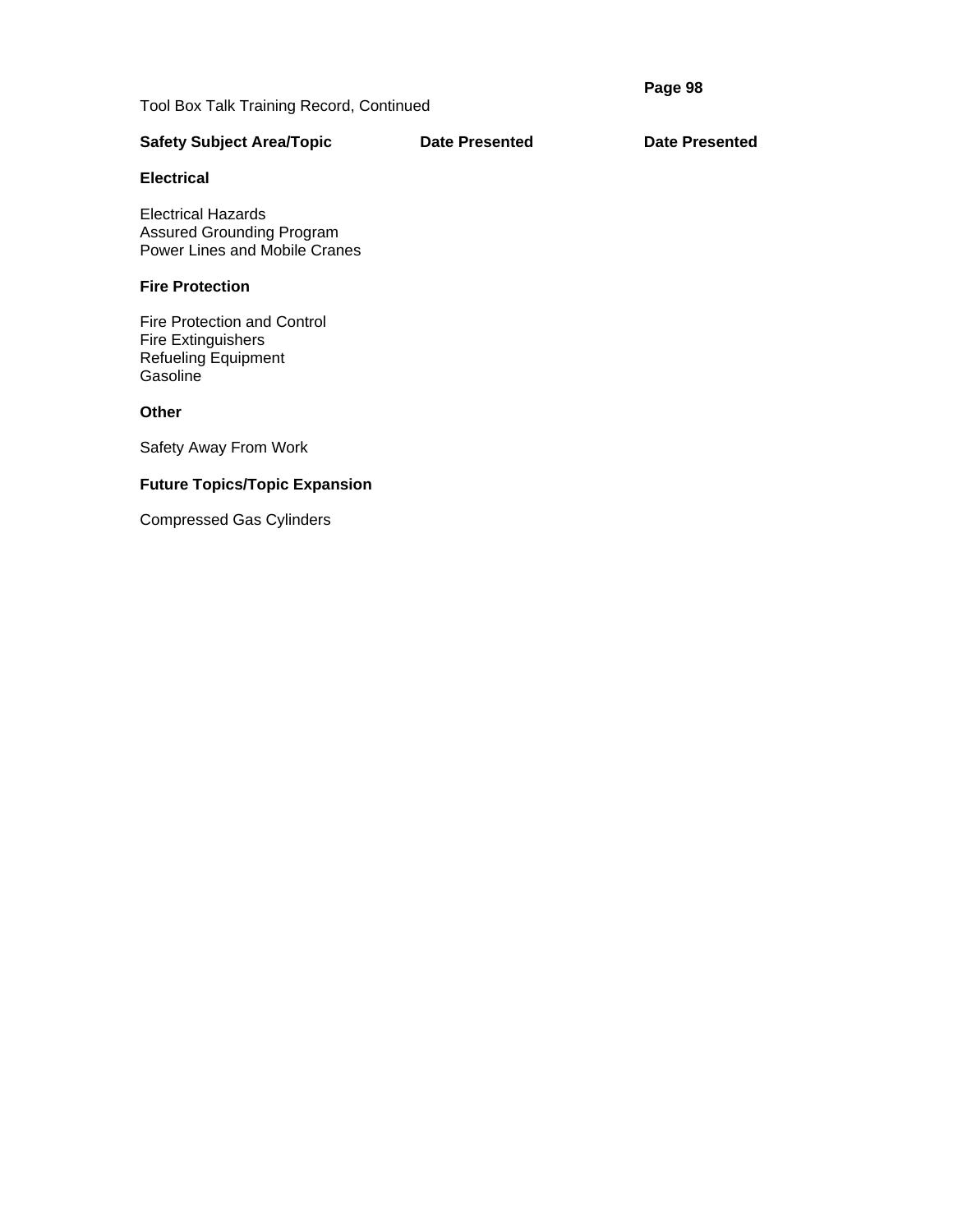# **SAFETY TRAINING STEPS**

### *Preparation*

Select a topic. Use a priority sequence. Accidents/incidents, demonstrated lack of skills, required or mandatory training (e.g., fall protection, ladders and stairways.)

Chose a good location to train

Research the subject; include company policies and procedures

If a new subject, ask what the audience already knows (so you can avoid covering that information in great detail)

### *Presentation*

Talk about what is going to be taught

Tell why the subject (or training) is important

Describe safety procedures, general to specific

If necessary, demonstrate safety procedures; one step at a time

Repeat steps if necessary; be patient

#### *Involvement*

Get workers involved in the discussion; encourage questions

In demonstrations:

- ask worker to perform procedures
- correct any errors immediately; address performance not person
- practice until you and the worker are confident

# *Follow Up*

Observe worker performing safety procedures on the job

Ask for feed-back; encourage questions

Give feedback on performances

Decrease observation over time as appropriate